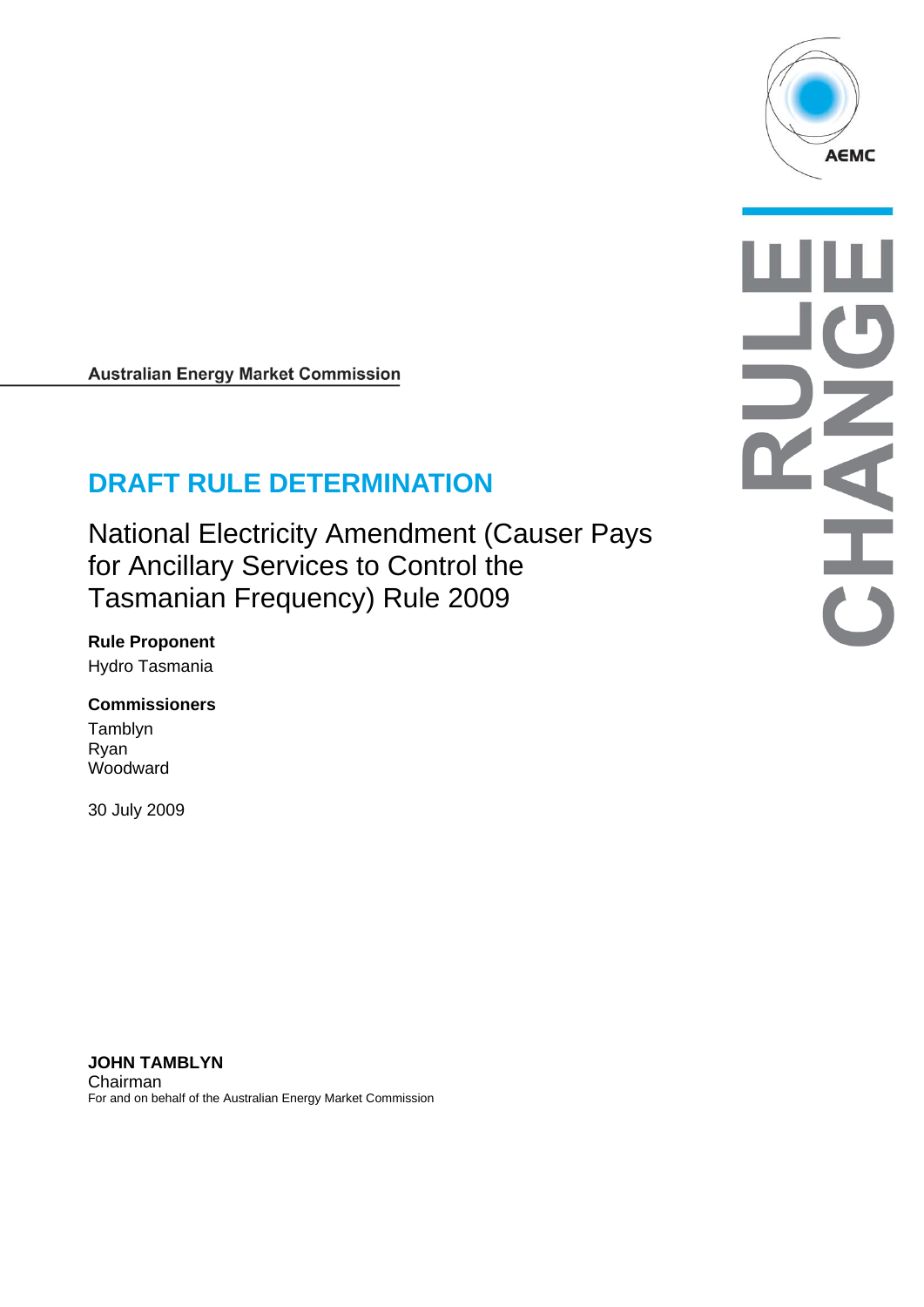# **Inquiries**

The Australian Energy Market Commission PO Box A2449 Sydney South NSW 1235

**E:** aemc@aemc.gov.au **T:** (02) 8296 7800

**F:** (02) 8296 7899

# **Citation**

AEMC 2009, *National Electricity Amendment (Causer Pays for Ancillary Services to Control the Tasmanian Frequency*, Draft Rule Determination, 30 July 2009, Sydney

# **About the AEMC**

The Council of Australian Governments, through its Ministerial Council on Energy, established the Australian Energy Market Commission (AEMC) in July 2005 to be the Rule maker for national energy markets. The AEMC is currently responsible for Rules and policy advice covering the National Electricity Market and, from 1 July 2008, concerning access to natural gas pipeline services and elements of the broader natural gas markets. It is a statutory authority. The AEMC's key responsibilities are to consider Rule change proposals, conduct energy market reviews and provide policy advice to the Ministerial Council on Energy as requested, or on AEMC initiative.

This work is copyright. The Copyright Act 1968 permits fair dealing for study, research, news reporting, criticism and review. Selected passages, tables or diagrams may be reproduced for such purposes provided acknowledgement of the source is included.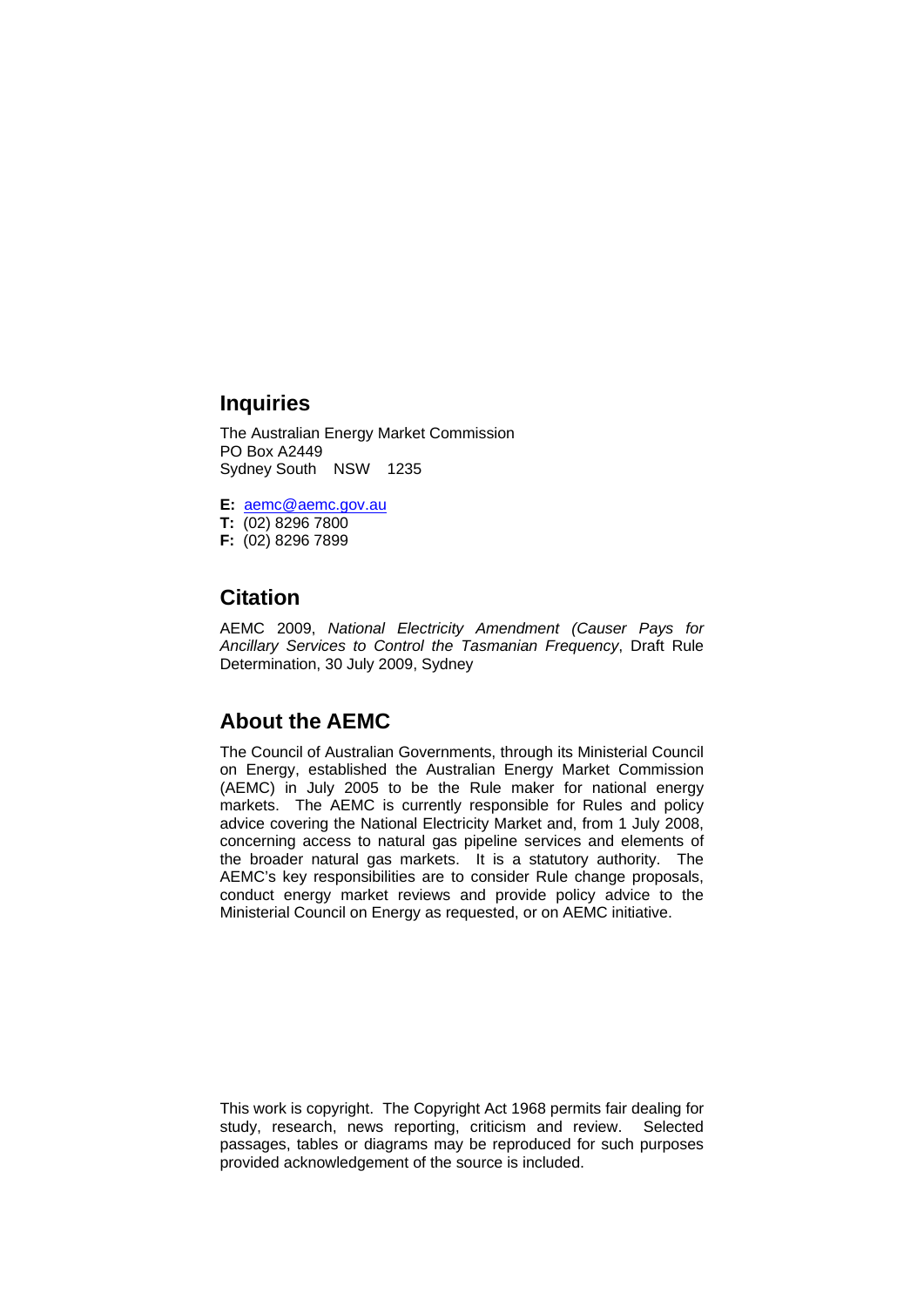# **Contents**

| 1              |      |                                                                 |  |
|----------------|------|-----------------------------------------------------------------|--|
|                | 1.1  |                                                                 |  |
|                | 1.2  |                                                                 |  |
|                | 1.3  |                                                                 |  |
|                | 1.4  |                                                                 |  |
|                | 1.5  |                                                                 |  |
|                | 1.6  |                                                                 |  |
|                | 1.7  |                                                                 |  |
| $\overline{2}$ |      |                                                                 |  |
|                | 2.1  |                                                                 |  |
|                | 2.2  | Rule making test and the national electricity objective 9       |  |
|                | 2.3  | Commission's power to make the proposed Derogation 9            |  |
|                | 2.4  |                                                                 |  |
|                | 2.5  | Commission's assessment of the Rule change proposal10           |  |
|                | 2.6  | Alternatives to making the proposed Derogation12                |  |
| A              |      |                                                                 |  |
|                | A.1  |                                                                 |  |
|                | A.2  | Issue in the Rules to be addressed via a Rule change proposal15 |  |
|                | A.3  |                                                                 |  |
|                | A.4  |                                                                 |  |
|                | A.5  |                                                                 |  |
|                | A.6  |                                                                 |  |
|                | A.7  | Competition in the Tasmanian generation sector 24               |  |
|                | A.8  |                                                                 |  |
|                | A.9  | Determining the cause of the need for additional R629           |  |
|                | A.10 | Consistency of cost recovery mechanisms across the NEM31        |  |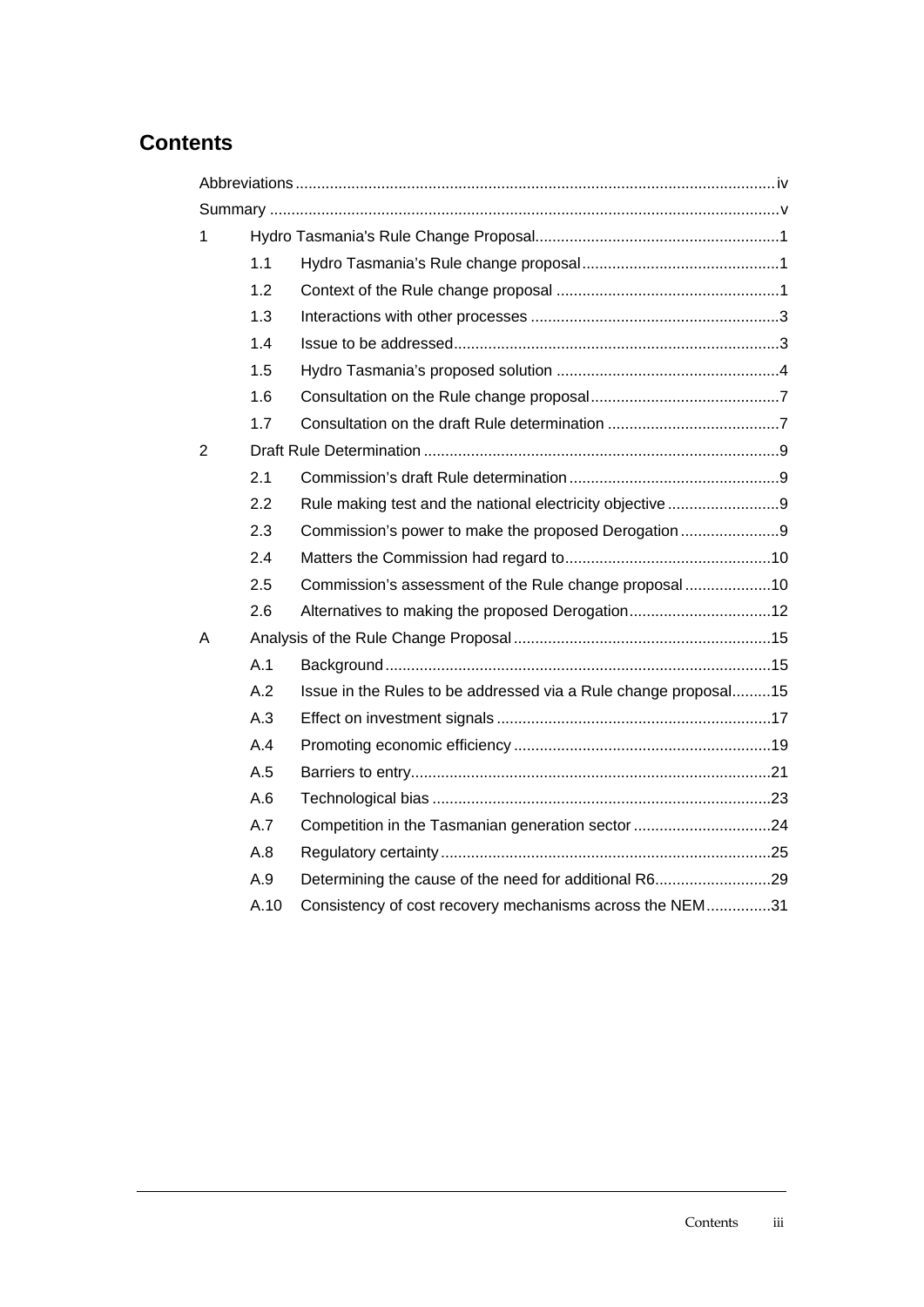# **Abbreviations**

| <b>Additional Cost</b>           | The cost of the additional quantity of R6 that must be purchased in order to<br>comply with the TFOS set by the TFOS Review that would not have been<br>required had the current TFOS remained in force |
|----------------------------------|---------------------------------------------------------------------------------------------------------------------------------------------------------------------------------------------------------|
| <b>AEMC</b>                      | see Commission                                                                                                                                                                                          |
| <b>AEMO</b>                      | <b>Australian Energy Market Operator</b>                                                                                                                                                                |
| Amended Rule<br>change proposal  | Hydro Tasmania's Rule change proposal, as amended on 20 March 2009                                                                                                                                      |
| <b>CCGT</b>                      | Combined cycle gas turbine                                                                                                                                                                              |
| Commission                       | <b>Australian Energy Market Commission</b>                                                                                                                                                              |
| <b>FCAS</b>                      | Frequency control ancillary services                                                                                                                                                                    |
| <b>MCE</b>                       | Ministerial Council on Energy                                                                                                                                                                           |
| <b>MW</b>                        | Megawatt                                                                                                                                                                                                |
| <b>NEL</b>                       | National Electricity Law                                                                                                                                                                                |
| <b>NEM</b>                       | National Electricity Market                                                                                                                                                                             |
| <b>NEMMCO</b>                    | National Electricity Market Management Company, now the AEMO                                                                                                                                            |
| <b>NEO</b>                       | National electricity objective                                                                                                                                                                          |
| New TFOS Unit                    | Generating units who can operate in the Tasmania region once the TFOS set by<br>the TFOS Review commences                                                                                               |
| <b>NGF</b>                       | <b>National Generators Forum</b>                                                                                                                                                                        |
| Original Rule<br>change proposal | Hydro Tasmania's Rule change proposal dated 23 December 2008                                                                                                                                            |
| R <sub>6</sub>                   | Six second raise contingency market ancillary service                                                                                                                                                   |
| <b>Reliability Panel</b>         | <b>AEMC Reliability Panel</b>                                                                                                                                                                           |
| Rule change<br>proposal          | Hydro Tasmania's Rule change proposal, as amended on 13 May 2009                                                                                                                                        |
| Rules                            | <b>National Electricity Rules</b>                                                                                                                                                                       |
| <b>TFOS</b>                      | Tasmanian Frequency Operating Standard                                                                                                                                                                  |
| <b>TFOS Review</b>               | Tasmanian Frequency Operating Standard Review                                                                                                                                                           |
| <b>TVPS</b>                      | <b>Tamar Valley Power Station</b>                                                                                                                                                                       |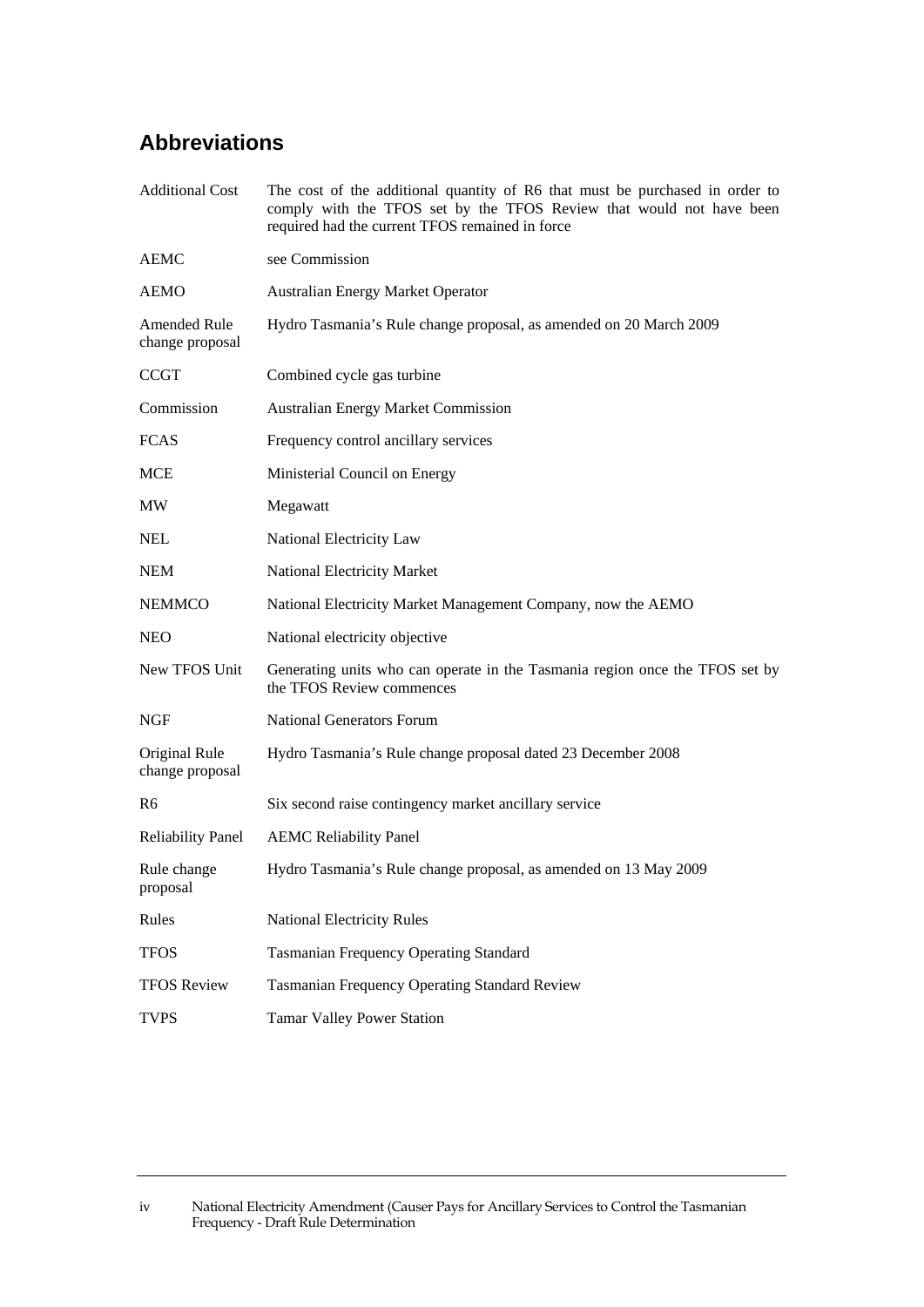# **Summary**

On 23 December 2008, Hydro Tasmania lodged a Rule change proposal with the Australian Energy Market Commission (Commission) for a Participant Derogation to change the methodology for recovering the costs of purchasing local contingency market ancillary services<sup>a</sup> in Tasmania (Original Rule change proposal).

On 20 March 2009, Hydro Tasmania made a late submission to the initial round of public consultation amending its Rule change proposal (Amended Rule change proposal). On 13 May 2009, Hydro Tasmania further modified its proposal (Rule change proposal).

#### **Summary of the Rule change proposal**

The Rule change proposal concerns the methodology used to allocate and recover the cost of six second contingency raise services (R6) in the Tasmania region after the new Tasmanian Frequency Operating Standard (new TFOS) commences. It proposes that the Australian Energy Market Operator (AEMO) calculate the quantity of R6 that must be purchased in order to comply with the new TFOS that would not have been required had the current TFOS remained in force. The cost of the additional quantity of R6 (Additional Cost) is recovered from market generators in Tasmania who were first registered with AEMO after 18 December 2008 and who could not have operated under the current TFOS (New TFOS Unit). The Additional Cost is allocated between New TFOS Units in proportion to each unit's registered capacity.

#### **Commission's draft Rule determination**

Under section 99 of the National Electricity Law (NEL), the Commission has determined to not make the Participant Derogation proposed by Hydro Tasmania (proposed Derogation).

#### **Reasons for the Commission's draft Rule determination**

The Commission is not satisfied that the proposed Derogation will or is likely to contribute to the achievement of the national electricity objective (NEO). If made, the Commission considers it likely that the proposed Derogation would:

<sup>&</sup>lt;sup>a</sup> Hydro Tasmania refers to the contingency market ancillary services as frequency control ancillary services (FCAS). In order to maintain consistency between the Rule change proposal (as amended from time to time), submissions and this draft Rule determination, the Commission will refer to contingency market ancillary services as FCAS, but notes that this reflects the definition of market ancillary service presently contained in the Rules. The introduction of additional market ancillary services in the future (by way of a Rule change) could occur, which could affect the interchangeability of the terms FCAS and market ancillary services.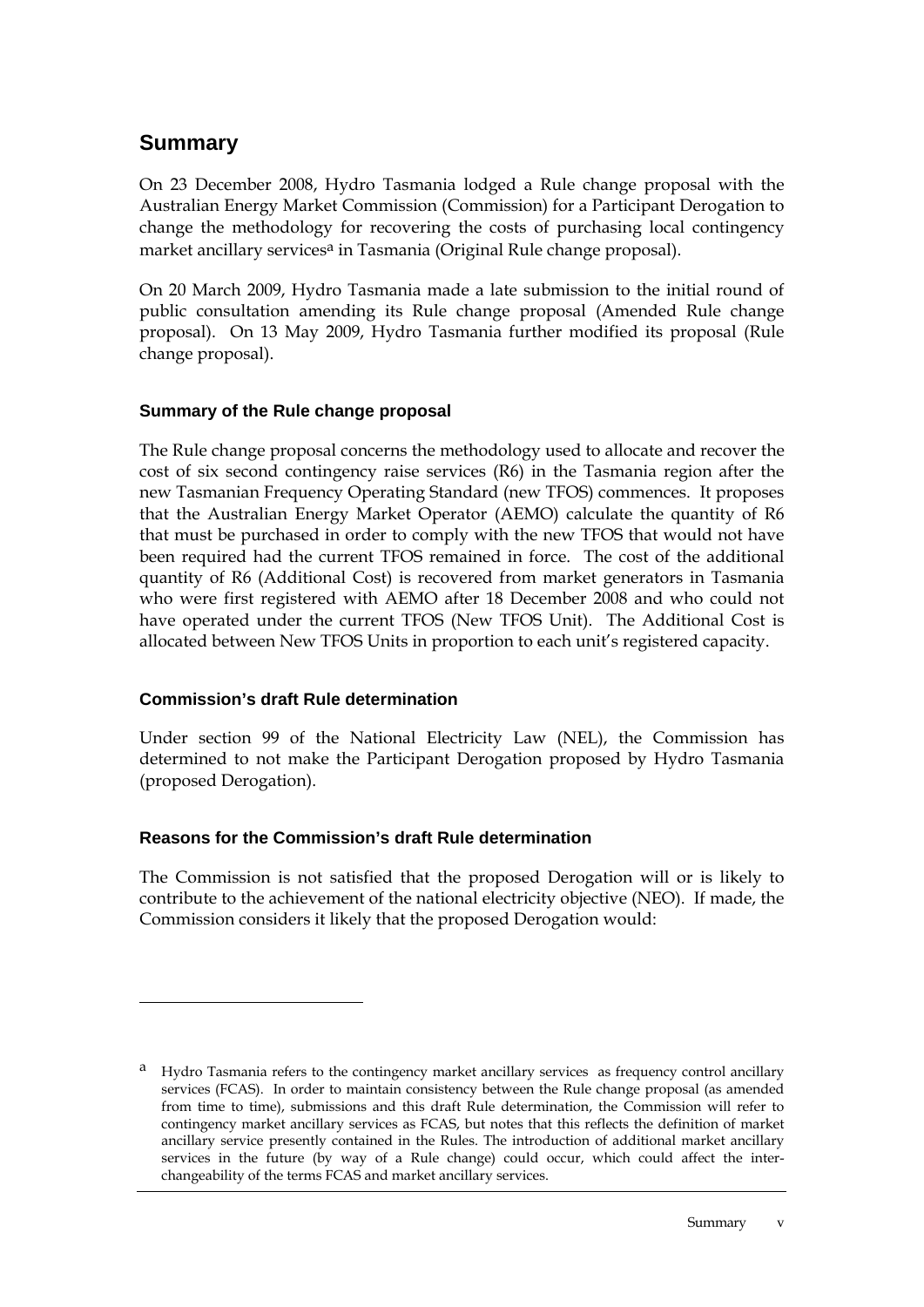- *distort signals for investment in the Tasmanian electricity generation sector*: the obligation on New TFOS Units to meet the cost of the additional R6 increases the cost of operating those units, thereby making the investment less attractive relative to investment in units that are not required to contribute to the cost of the additional R6. Distorting investment signals in this way may create incentives to build plant that would have met the current TFOS in order to avoid these additional costs;
- *restrict competition*: delaying or deferring decisions to invest in New TFOS Units in Tasmania limits the development of competition in the generation sector, and prevents consumers from accessing the benefits of price-based competition;
- *impede the achievement of economic efficiency*: distorted investment signals and limited competition hamper the market's ability to deliver to consumers electricity produced at least cost;
- *create a barrier to entry*: recovering the cost of the additional R6 only from New TFOS Units is likely to create a barrier to entry for that class of generator;
- *introduce a technological bias into the National Electricity Rules* (Rules): the effect of the proposed Derogation on investment signals, economic efficiency and conditions for entry is likely to create a competitive advantage in favour of those generators who meet the current TFOS;
- *create regulatory uncertainty*: making the proposed Derogation would demonstrate a willingness to change accepted cost allocation methodologies in a way that increases investment risk and undermines certainty in existing regulatory decision making and processes;
- *be inconsistent with the existing causer pays principle*: the basis on which the proposed Derogation allocates and recovers the cost of the additional R6 is not consistent with the causer pays principle that governs cost recovery for contingency FCAS services in the National Electricity Market (NEM).

For these reasons, the Commission is not satisfied that the proposed Derogation meets the Rule making test set out in section 88(1) of the NEL.

#### **Making a submission**

Stakeholders are invited to make a written submission in response to the Commission's draft Rule determination by Friday, 11 September 2009.

In accordance with section 101 of the NEL, any interested person or body may request that the Commission hold a hearing in relation to the draft Rule determination. Any request for a hearing must be made in writing and must be received by the Commission no later than 6 August 2009.

Submissions and requests for a hearing are required to be lodged electronically via the AEMC website (www.aemc.gov.au) or in hardcopy by mail to:

vi National Electricity Amendment (Causer Pays for Ancillary Services to Control the Tasmanian Frequency - Draft Rule Determination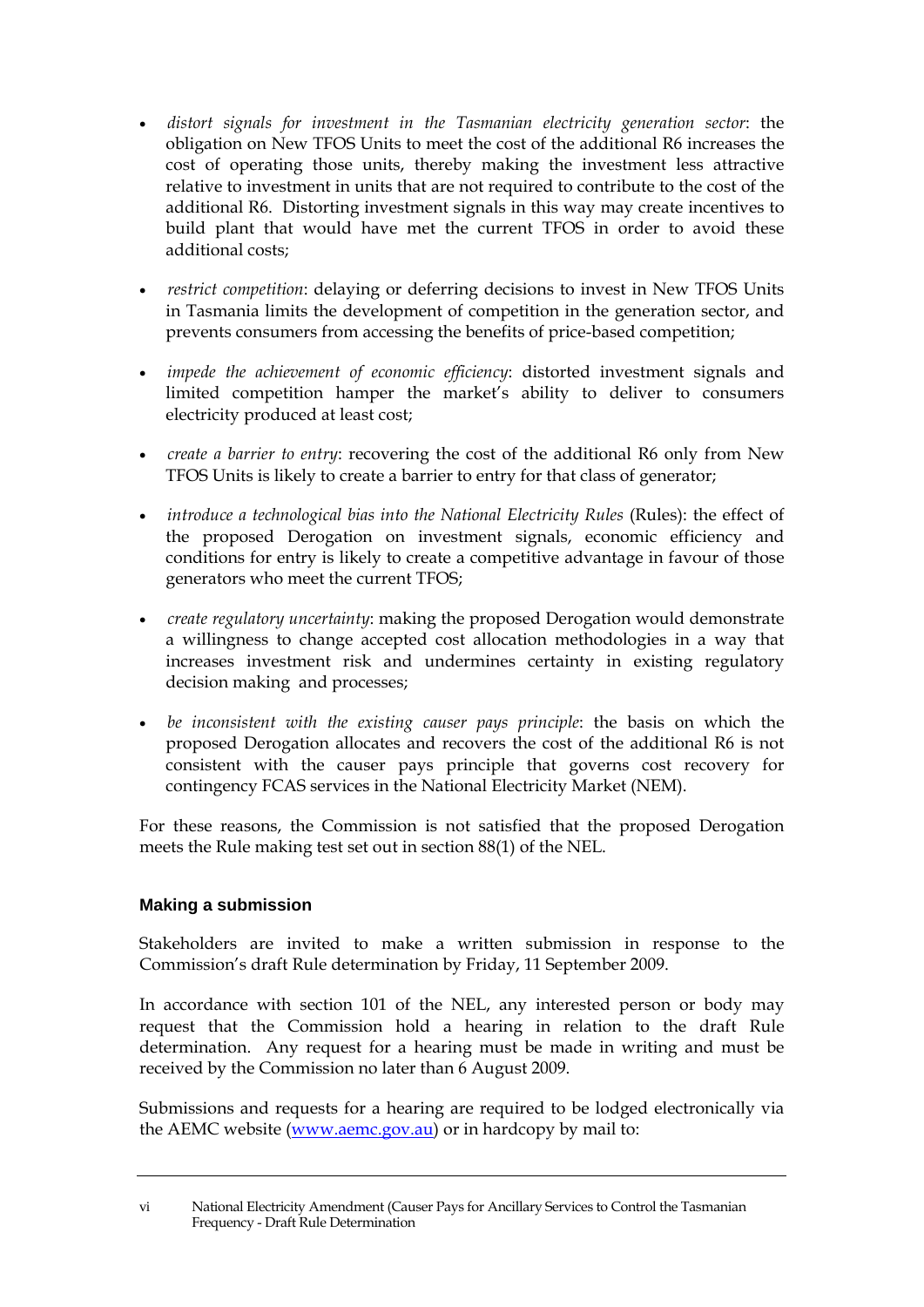Australian Energy Market Commission AEMC Submissions PO Box A2449 Sydney South NSW 1235

All submissions and requests for a hearing should cite the reference "ERC 0082/3".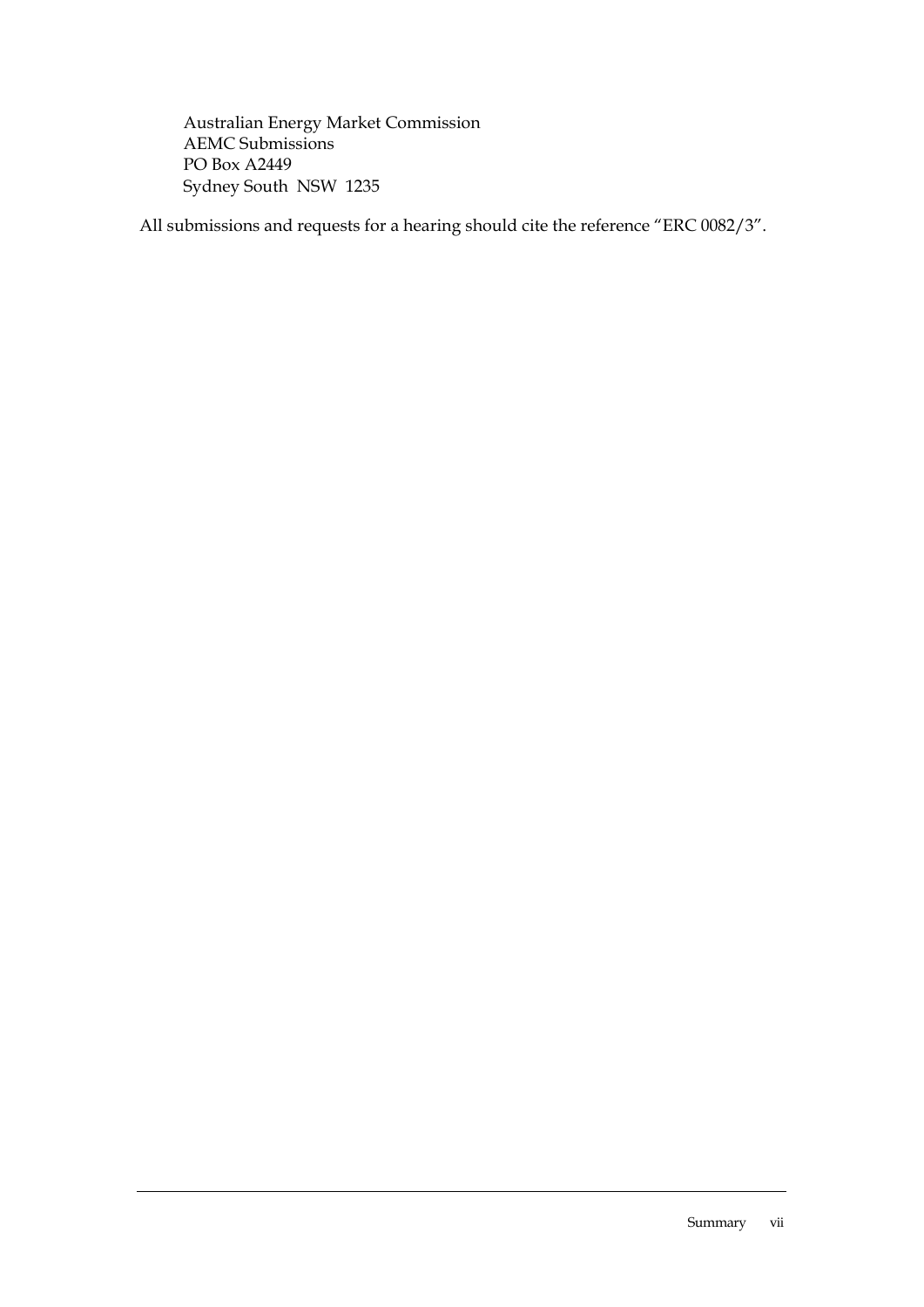This page has been intentionally left blank

viii National Electricity Amendment (Causer Pays for Ancillary Services to Control the Tasmanian Frequency - Draft Rule Determination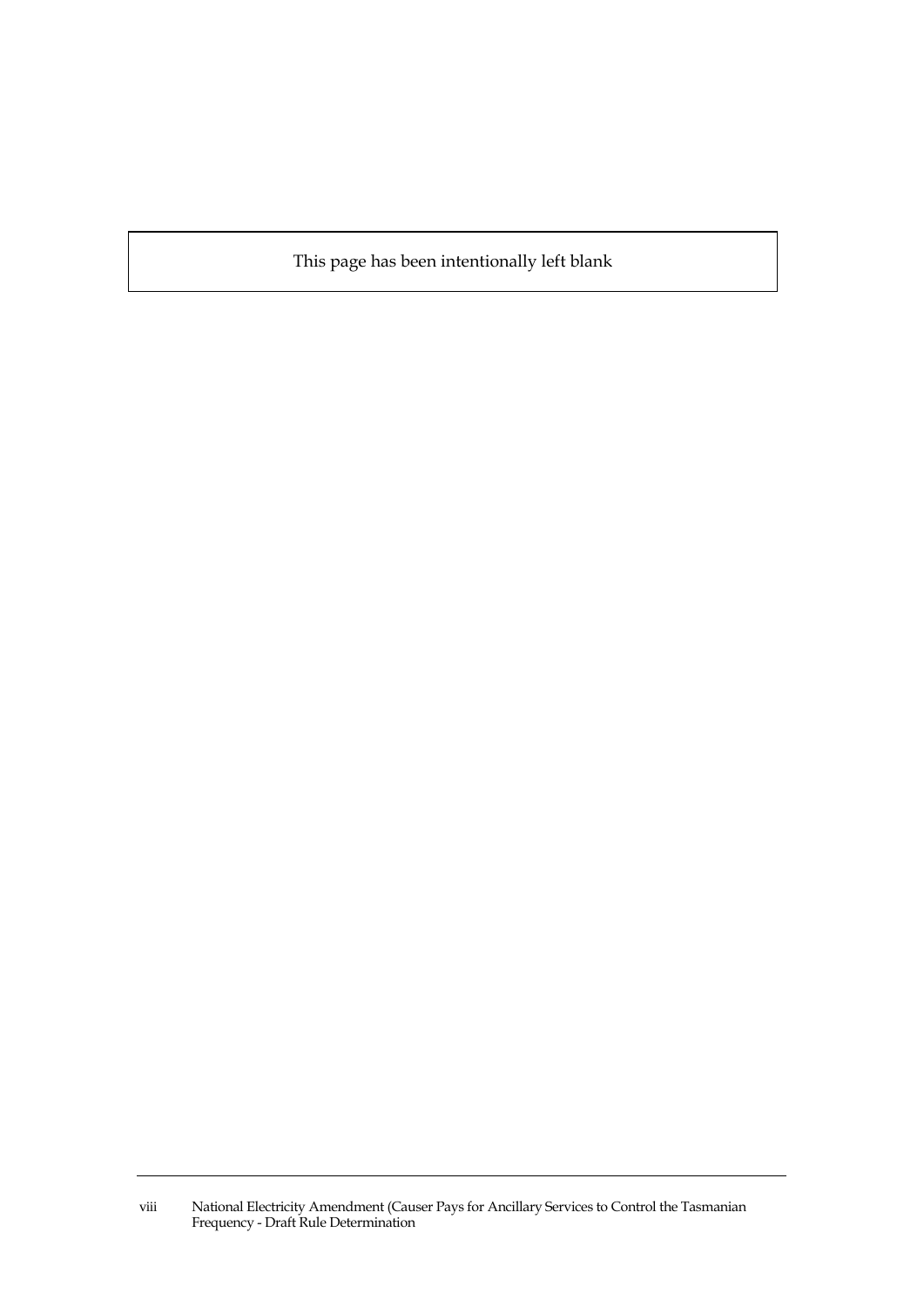# **1 Hydro Tasmania's Rule Change Proposal**

## **1.1 Hydro Tasmania's Rule change proposal**

On 23 December 2008, Hydro Tasmania lodged a Rule change proposal with the Australian Energy Market Commission (Commission) for a Participant Derogation to change the methodology for recovering the costs of purchasing local contingency market ancillary services<sup>1</sup> in Tasmania.

On 20 March 2009, Hydro Tasmania made a late submission to the initial round of public consultation. Its submission responded to some of the issues raised during public consultation by amending its Rule change proposal. Hydro Tasmania proposed further amendments on 13 May 2009 following discussions with the Australian Energy Market Operator (AEMO).

In this draft Rule determination, unless otherwise stated, a reference to the "Rule change proposal" or to the "proposed Derogation" means the Rule change proposal and proposed Derogation as amended on 13 May 2009.

# **1.2 Context of the Rule change proposal**

-

In December 2008, the Reliability Panel amended the Tasmanian frequency operating standards (TFOS). The principal change was to raise the lowest frequency that the Tasmanian power system is permitted to operate at under extreme conditions (raising it from 46 Hz to 47 Hz). In addition, the Panel made a number of small changes to reduce the disparity between the TFOS and frequency operating standards on the mainland. The changes to the TFOS relative to the mainland standards are best depicted in Figure 1.1.

In deciding whether to amend the TFOS, the Reliability Panel considered whether Tasmania would need additional generation in the future, and whether such generation would be built. It found "there was a credible probability that a proponent for a new base load generator will be forthcoming" and that "the most likely fuel sources for this new generation are gas and wind."<sup>2</sup>

<sup>1</sup> Hydro Tasmania refers to the contingency market ancillary services as frequency control ancillary services (FCAS). In order to maintain consistency between the Rule change proposal (as amended from time to time), submissions and this draft Rule determination, the Commission will refer to contingency market ancillary services as FCAS, but notes that this reflects the definition of market ancillary service presently contained in the Rules. The introduction of additional market ancillary services in the future (by way of a Rule change) could occur, which could affect the interchangeability of the terms FCAS and market ancillary services.

<sup>2</sup> AEMC Reliability Panel, *Tasmanian Frequency Operating Standard Review*, Final Report, 18 December 2008, Sydney, p. 19.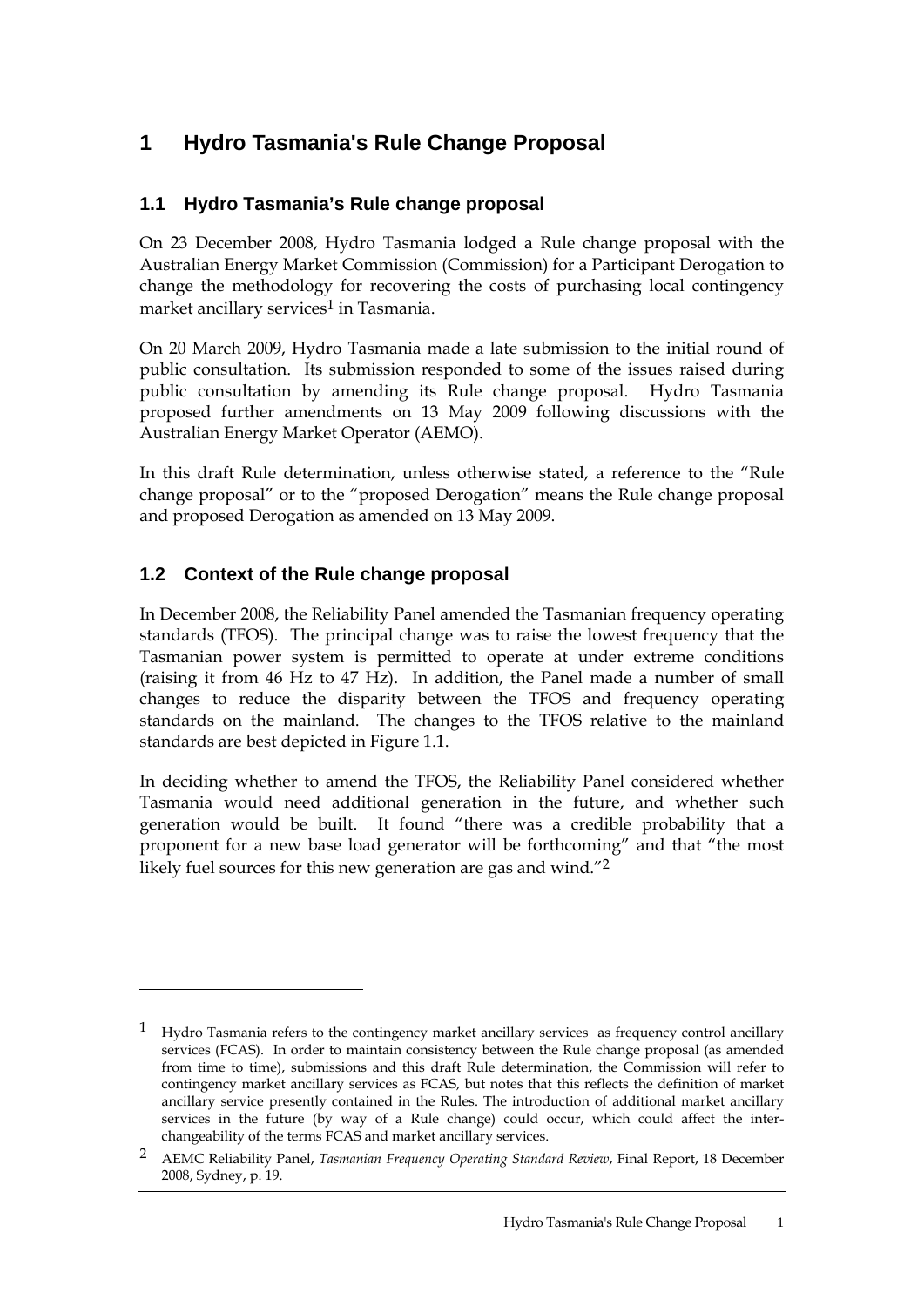#### **Figure 1.1 Comparison of the current TFOS and the new TFOS with the NEM mainland frequency operating standard under normal conditions**



Source: AEMC Reliability Panel, *Tasmanian Frequency Operating Standard Review*, Final Report, 18 December 2008, Sydney, p. xiii.

Before making its final decision, the Reliability Panel retained CRA to analyse the economic costs and benefits of changing – and of not changing – the TFOS. One of the costs of tightening the TFOS would be an increase in the amount of FCAS required, particularly the six second raise service (called "R6"). The Reliability Panel reported that the CRA analysis showed:

… a smaller, but clear, marginal net benefit for changing the Tasmanian frequency operating standards to allow more efficient thermal gas turbines to operate provided the contingency size is limited to 144 MW.3

The Reliability Panel also noted CRA's finding that if a second combined cycle gas turbine was connected, the economic benefits would increase in proportion to the capacity.4

Given the benefits of tightening the TFOS to allow combined cycle gas turbines to connect outweighed the economic costs (albeit by a small margin), the Reliability Panel tightened the TFOS.

-

<sup>3</sup> Ibid, p. 21.

<sup>4</sup> Ibid.

 $\overline{2}$ National Electricity Amendment (Causer Pays for Ancillary Services to Control the Tasmanian Frequency - Draft Rule Determination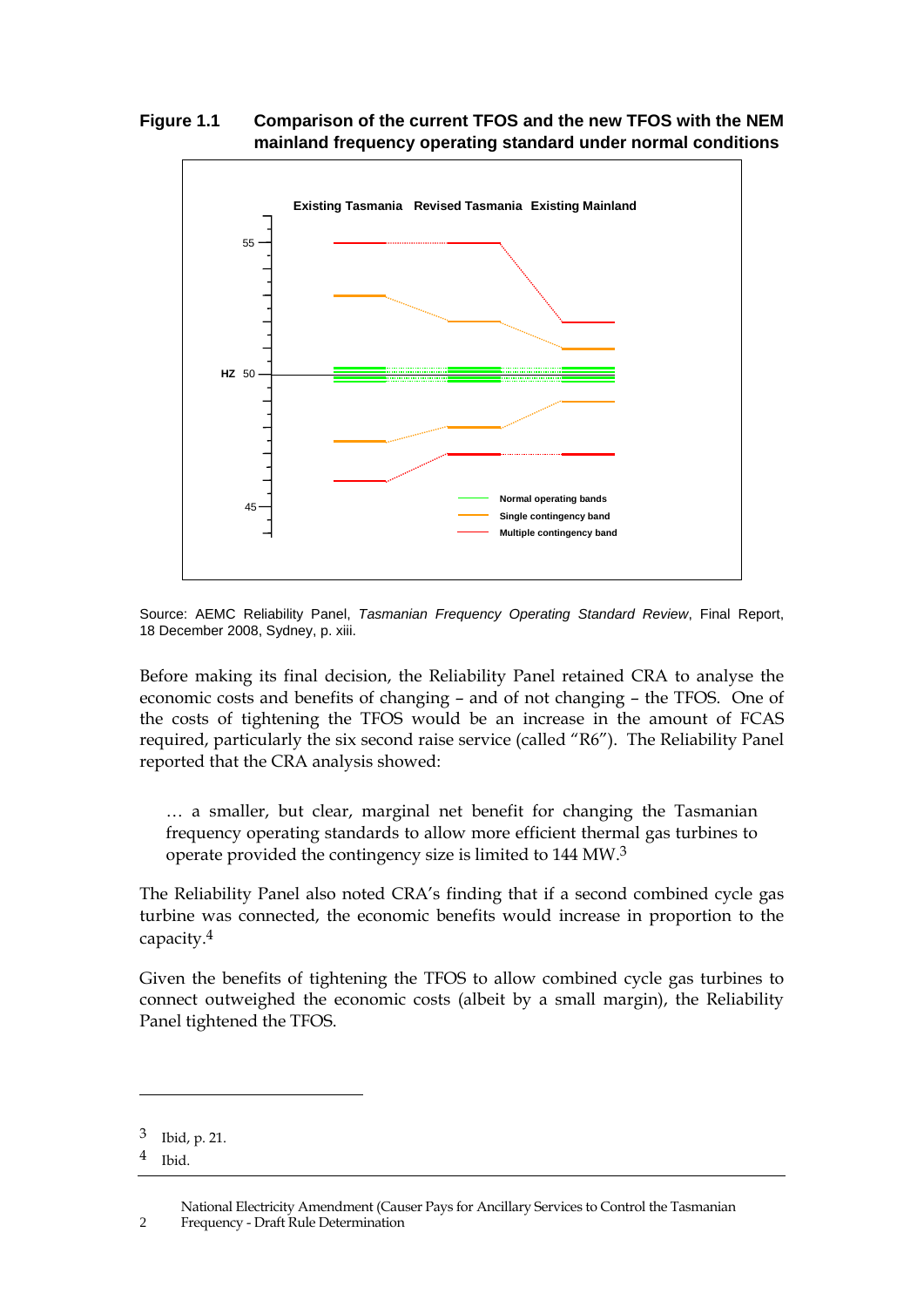## **1.3 Interactions with other processes**

### **1.3.1 AEMO's treatment of inertia**

On 18 May 2009, AEMO announced it would change the engine (called XDFCAS) it uses to calculate the Tasmanian FCAS requirements, including taking into account the effects of inertia and demand.<sup>5</sup> The changes will reduce the amount of Tasmanian inertia that is calculated as being available by excluding the inertia provided by certain generators from the relevant FCAS calculations, and implementing corresponding changes to constraint equations. These changes take account of the reduction in inertia following the trip of Basslink or the largest contingency generator.

The changes to XDFCAS will affect the demand for and cost of contingency raise FCAS in Tasmania, in particular R6. However, the Commission does not consider that the changes themselves, or their effect on demand and costs, have any bearing on the its assessment of the Rule change proposal against the national electricity objective (NEO).

## **1.4 Issue to be addressed**

<u>.</u>

The Rules require AEMO to calculate and secure contingency raise FCAS in sufficient quantities to ensure the power system remains secure following a contingency event. Under the new TFOS, larger quantities of contingency raise FCAS will be required. Accordingly, total FCAS costs will increase. It is expected that the most substantial increase will be to the R6 requirement.

In accordance with clause 3.15.6A of the Rules, the costs of market ancillary services, including R6, are recovered according to the "causer pays" methodology. In this context, "causer pays" is a term used to describe a cost recovery methodology that requires the market participants to pay FCAS recovery costs in proportion to the extent to which that participant is deemed to have contributed to those costs.

Under clause 3.15.6A(f), the cost of the contingency raise services secured in each dispatch interval in a given trading interval is recovered entirely from market generators. The cost allocation to a region is apportioned between generators operating in that region during that trading interval on the basis of each generator's sent-out energy output. Under this approach, each generator pays the same price per unit of energy output.

The commencement of the new TFOS will increase the quantity of contingency raise services, particularly R6, that AEMO is required to have available to maintain system frequency. As the largest generator (by MW) in Tasmania, Hydro Tasmania is

<sup>5</sup> NEM Communication No. 3379, *Changes to Tasmanian FCAS calculation method – Removing the Inertia of the generating unit(s) at risk*, 18 May 2009.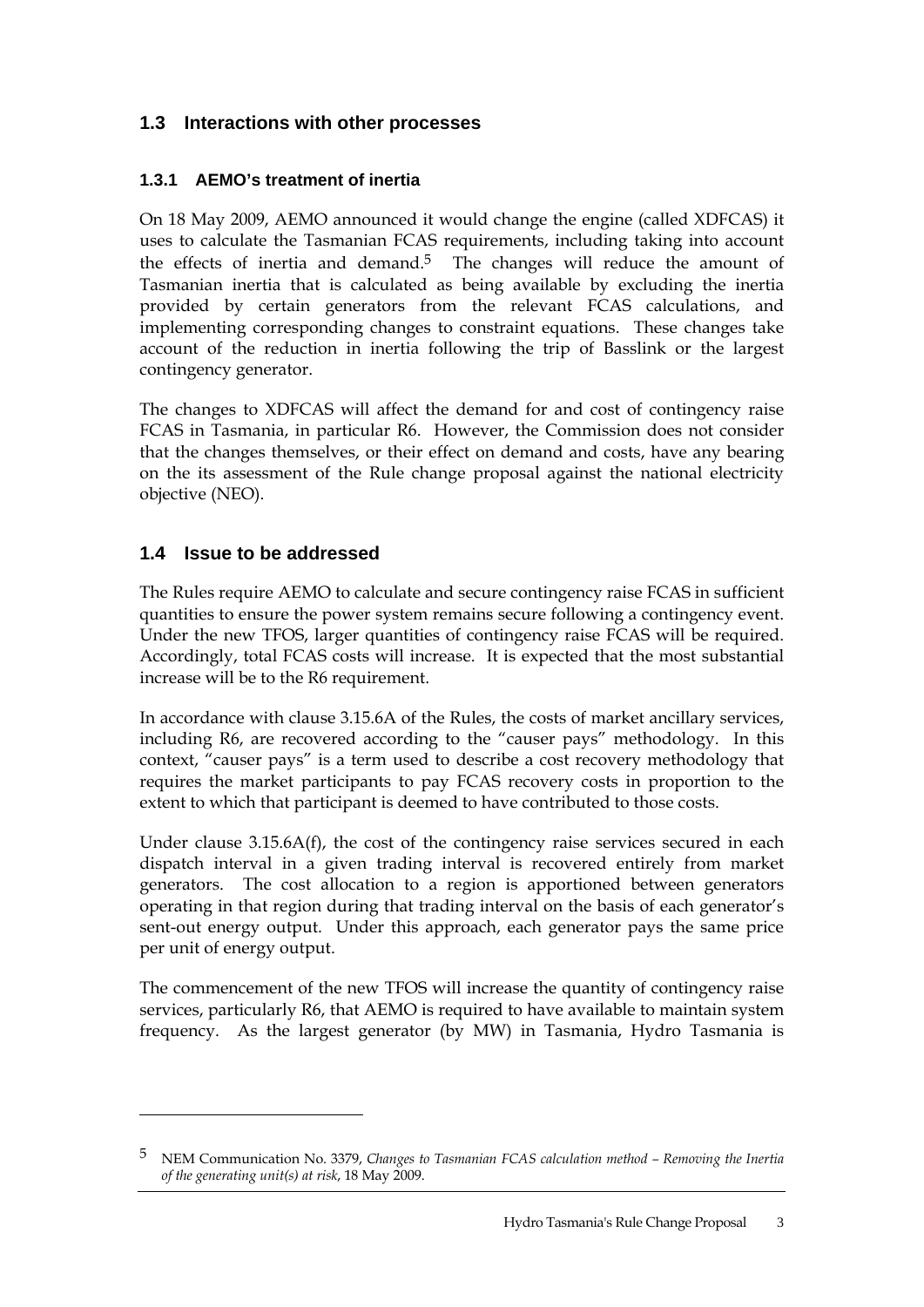expected to experience the largest increase in FCAS costs.<sup>6</sup> However, Hydro Tasmania submits there is no benefit to it or other generators operating under the current TFOS from moving to the new TFOS.

Hydro Tasmania contends that generators who meet the current TFOS (and therefore do not benefit from the change) should not be required to contribute to the additional FCAS costs<sup>7</sup> imposed by the new TFOS. It submits that maintaining the current approach to cost recovery would create regulatory uncertainty and impede economic efficiency by distorting signals for investment in new generation. Further, Hydro Tasmania suggests that maintaining the existing cost recovery methodology would be contrary to the causer pays principle that has historically governed FCAS cost recovery in the National Electricity Market (NEM).

## **1.5 Hydro Tasmania's proposed solution**

Hydro Tasmania submitted its Rule change proposal for a Participant Derogation to the Commission on 23 December 2008. A reference to the "Original Rule change proposal" is a reference to this version of the proposal.

Hydro Tasmania refined the terms of the Derogation it sought on two subsequent occasions. The first amendments were proposed on 20 March 2009.8 The changes reflect Hydro Tasmania's response to issues of concern raised in submissions made during the initial round of public consultation. A reference to the "Amended Rule change proposal" is a reference to this version of the Rule change proposal.

The second series of amendments were put forward on 13 May 2009. The variations took account of AEMO's concerns about the practicalities of implementing the proposed Derogation. The revisions were prepared in conjunction with AEMO. Given that no subsequent changes have been made to either the Rule change proposal or the language of the draft Derogation, a reference to the "Rule change proposal" or the "proposed Derogation" are references to the Rule change proposal and Derogation as at 13 May 2009.

The Commission notes that it was difficult for some stakeholders to identify the scope of the changes proposed by Hydro Tasmania.9 To assist stakeholders to prepare submissions in response to this draft Rule determination, and to clarify the parameters of the proposal analysed by the Commission, this section summarises the evolution of the proposed Derogation since the Original Rule change proposal was lodged.

4

<u>.</u>

 $6$  As the sole registered provider of contingency raise services to the Tasmania region (including R6), Hydro Tasmania's FCAS revenue is also expected to increase.

<sup>7</sup> The Rule change proposal originally applied to all contingency raise services. On 13 May 2009, the proposed Derogation was narrowed to apply only to R6. Hydro Tasmania's Original Rule change proposal and subsequent amendments to it are detailed in 1.5 below.

<sup>8</sup> Hydro Tasmania, first supplementary submission, 20 March 2009.

<sup>9</sup> Gunns, response to additional information, 18 June 2009, p. 3; AETV Power, response to additional information, 15 June 2009, p. 5.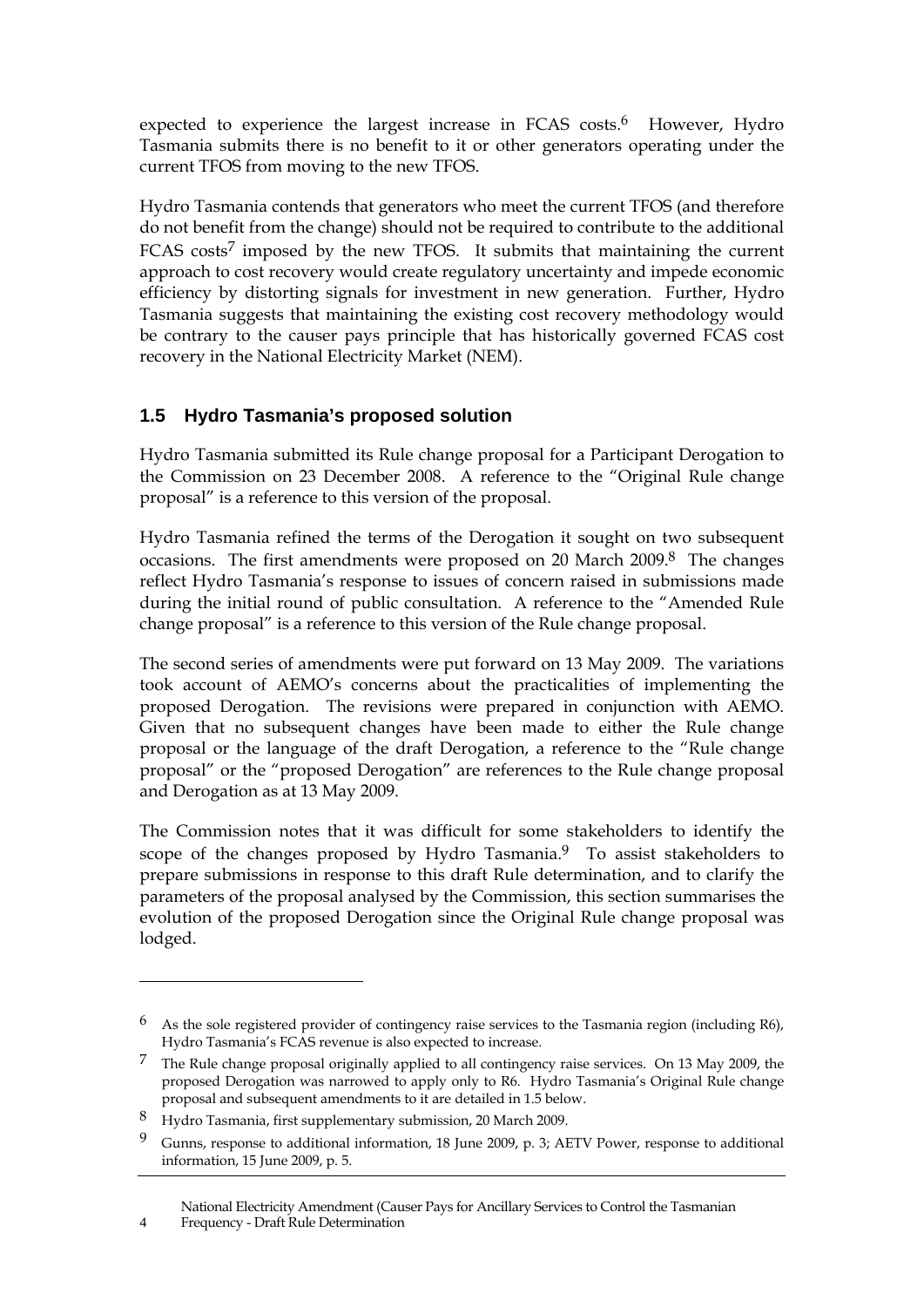#### **1.5.1 Original Rule change proposal**

The key operational features of the Participant Derogation originally proposed by Hydro Tasmania were:

- 1. The Derogation takes effect once AEMO declares the market systems are ready to implement it.
- 2. The Derogation remains in force for 15 years.
- 3. Where AEMO needs to purchase additional contingency raise or lower services for Tasmania from Tasmanian generators (i.e. the local market ancillary service requirement) for a given dispatch interval, AEMO must calculate the additional FCAS requirements under two frequency operating standards: First, using the current TFOS and then using the new TFOS. The difference in the FCAS requirements under the two standards is called the "Additional Requirement" (clause 5(a) of the Derogation).
- 4. AEMO calculates the cost of the Additional Requirement (called the "Additional Cost") using the local market ancillary service price for the relevant dispatch interval (clause 5(b) of the Derogation).
- 5. AEMO uses a variation of the formula specified in clause 3.15.6A(f) of the Rules to allocate the cost of local market ancillary services in Tasmania. That portion of the Additional Cost that relates to contingency raise services is subtracted from the total cost of local market ancillary raise services for that dispatch interval. A corresponding calculation is performed for contingency lower services (clauses 6(1) and (2) of the Derogation).
- 6. The Additional Cost is allocated to those Market Generators who have a generation unit that would not have been able to connect to the network under the current TFOS (i.e. a "non-compliant generating unit"). The Additional Cost is allocated between each non-compliant generating unit on the basis of the each generation unit's registered capacity (clause 6(3) of the Derogation).
- 7. A "non-compliant generating unit" is a generating unit which:
	- (a) is a Market Generating unit;
	- (b) is located in Tasmania;
	- (c) does not meet the current TFOS;
	- (d) was first registered with AEMO after 1 July 2008.
- 8. Where the Additional Cost is equal to zero, no adjustment to the allocation of local market ancillary service costs is required (clause 6 of the Derogation).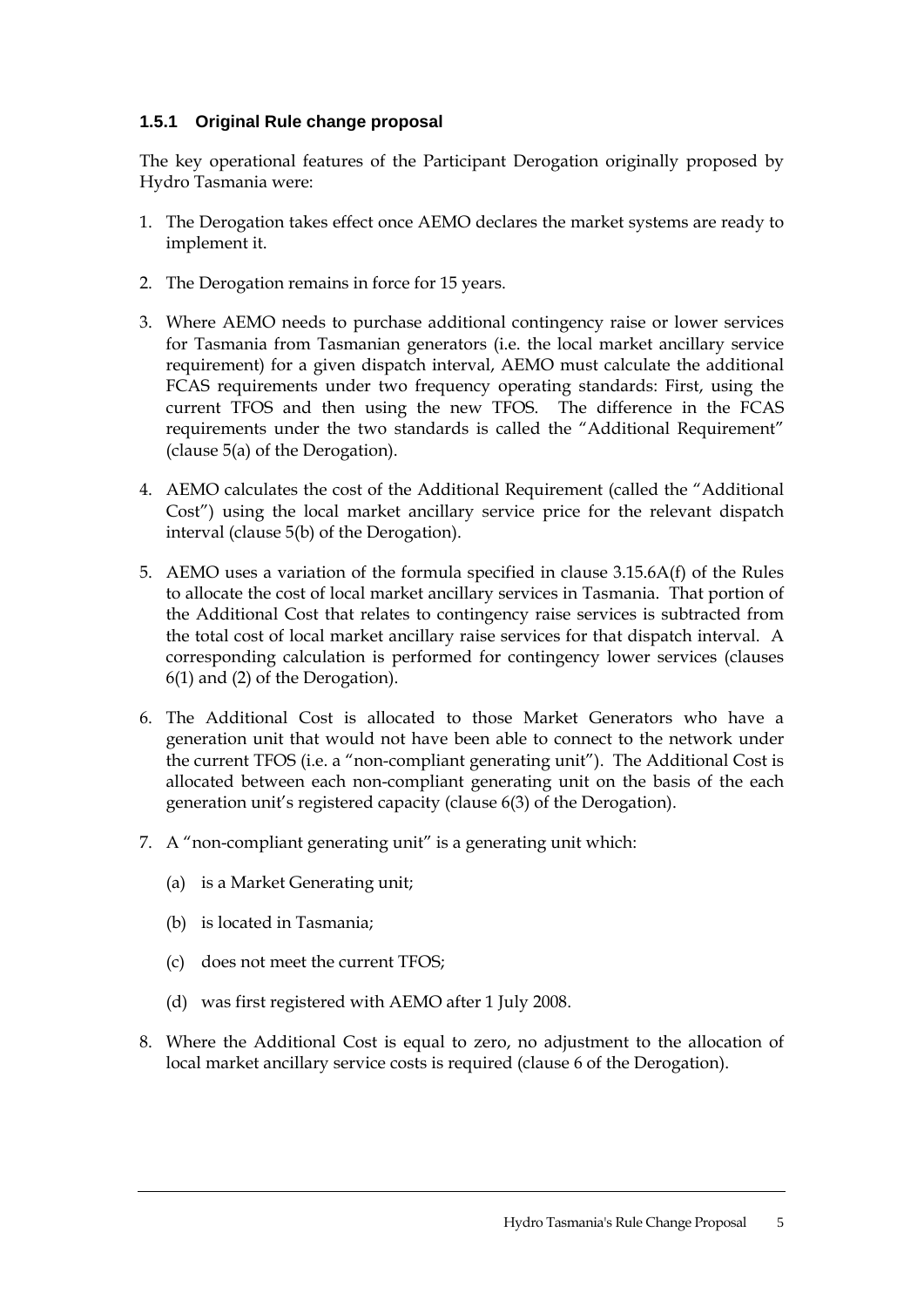#### **1.5.2 Amended Rule change proposal**

The Amended Rule change proposal retained the features of the original Rule change proposal identified above in items 1, 3, 4, 5, 6, and 8. The amendments put forward on 20 March 2009 made the following the changes:

- 1. Revise the triggers for the expiration of the Derogation to provide that it ceases at the earlier of:
	- (a) 15 years; or
	- (b) a further material change to the TFOS; or
	- (c) the commissioning of a baseload station in Tasmania with an output in excess of 100 MW.

This amends item 2 of the Original Rule change proposal.

2. In the definition of "non-compliant generating unit", amend the date for registration with AEMO to 18 December 2008 (item 7 of the Original Rule change proposal). All other aspects of the definition remain unchanged.

#### **1.5.3 Rule change proposal**

The Rule Change proposal, in its final form, retains items 1, 5, 6, and 8 of the Original Rule change proposal and items 1 and 2 of the Amended Rule change proposal. The amendments proposed on 13 May 2009 introduced the following new features:

- 1. The Additional Requirement is calculated solely on the additional R6 service required under the new TFOS. This represents a change to item 3 of the Original Rule change proposal.
- 2. The Additional Cost is calculated based on the price for R6 that applies for that dispatch interval. This varies the value of the price input used to perform the calculation described in item 4 of the Original Rule change proposal. The calculation itself remains the same.
- 3. In calculating how much additional R6 is required, AEMO is to use the greater of the following two contingency events:
	- a Basslink trip if the Basslink frequency control system protection scheme is in service; or
	- a trip of the largest generator (by MW and by inertia).

This is a new element of the Derogation.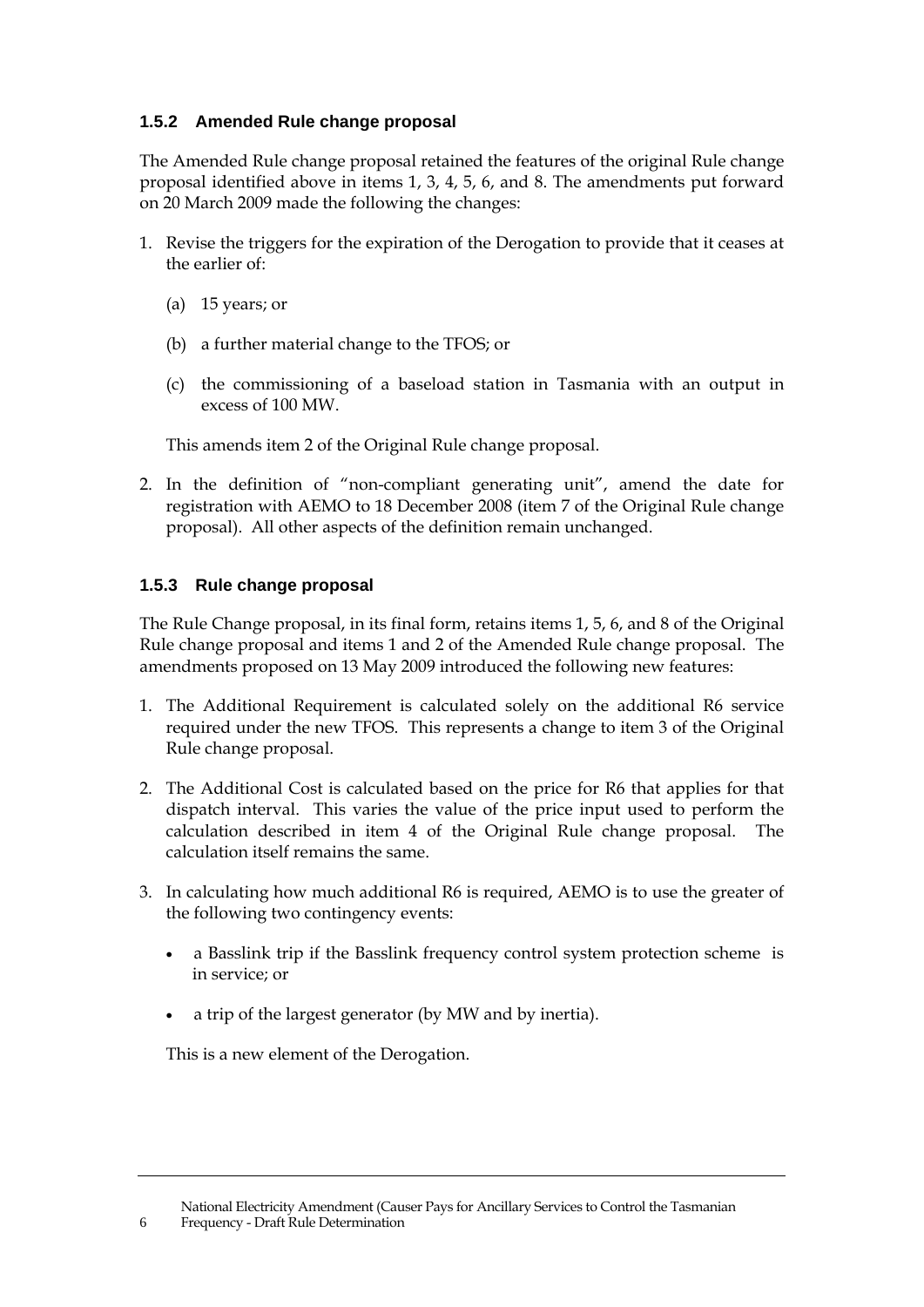# **1.6 Consultation on the Rule change proposal**

The Commission published Hydro Tasmania's Rule change proposal on 29 January 2009 and invited comments from interested parties by 13 March 2009. The Commission received six submissions.10

As noted above, on 20 March 2009 Hydro Tasmania provided a supplementary submission in response to these submissions. In its supplementary submission, Hydro Tasmania proposed certain amendments to the Original Rule change proposal.

On 29 April 2009, the Commission requested further information from Hydro Tasmania about the costs it asserted it would incur in providing the additional FCAS required under the new TFOS. The Commission also requested that Hydro Tasmania advise it of the outcome of Hydro Tasmania's discussions with AEMO concerning the practicalities of implementing the proposed Rule change.

Hydro Tasmania provided the information requested by the Commission on 13 May 2009. In addition, Hydro Tasmania amended the Amended Rule change proposal and provided new draft language for the proposed Derogation that reflected its changes.

The Commission published Hydro Tasmania's correspondence and invited interested parties to provide relevant written observations, including in the context of AEMO's revised approach to calculating Tasmanian market ancillary service requirements (outlined at 1.3 above). The Commission received responses from AETV Power, Aurora Energy and Gunns.

On 17 July 2009, Hydro Tasmania submitted a third supplementary submission. as the Commission has not been able to test the submission through public consultation, stakeholders are invited to comment on Hydro Tasmania's most recent submission in their submissions in response to the draft Rule determination.

## **1.7 Consultation on the draft Rule determination**

<u>.</u>

Stakeholders are invited to make a written submission in response to the Commission's draft Rule determination by Friday, 11 September 2009. The Commission will have full regard to all submissions lodged within the specified time period but may not be able to afford late submissions the same level of consideration. To ensure the Commission is able to give full consideration to each submission, parties are encouraged to lodge their submissions by 11 September 2009.

In accordance with section 101 of the NEL, any interested person or body may request that the Commission hold a hearing in relation to the draft Rule determination. Any request for a hearing must be made in writing and must be received by the Commission no later than 6 August 2009.

<sup>10</sup> AEMO, AETV Power, Aurora Energy, Gunns, National Generators Forum and Roaring 40s.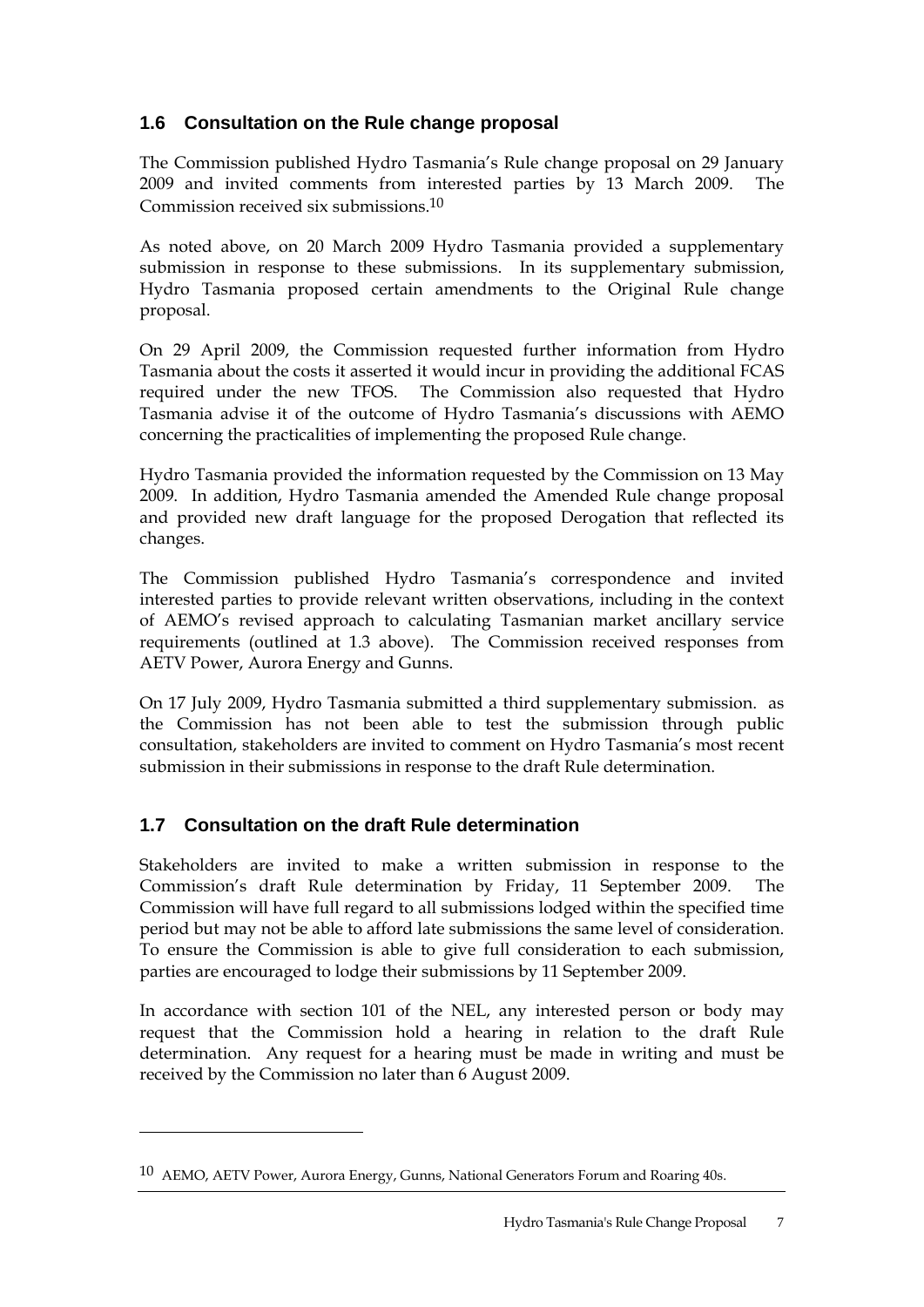Submissions and requests for a hearing are required to be lodged electronically via the AEMC website (www.aemc.gov.au) or in hardcopy by mail to:

Australian Energy Market Commission AEMC Submissions PO Box A2449 Sydney South NSW 1235

All submissions and requests for a hearing should cite the reference "ERC 0082/3".

8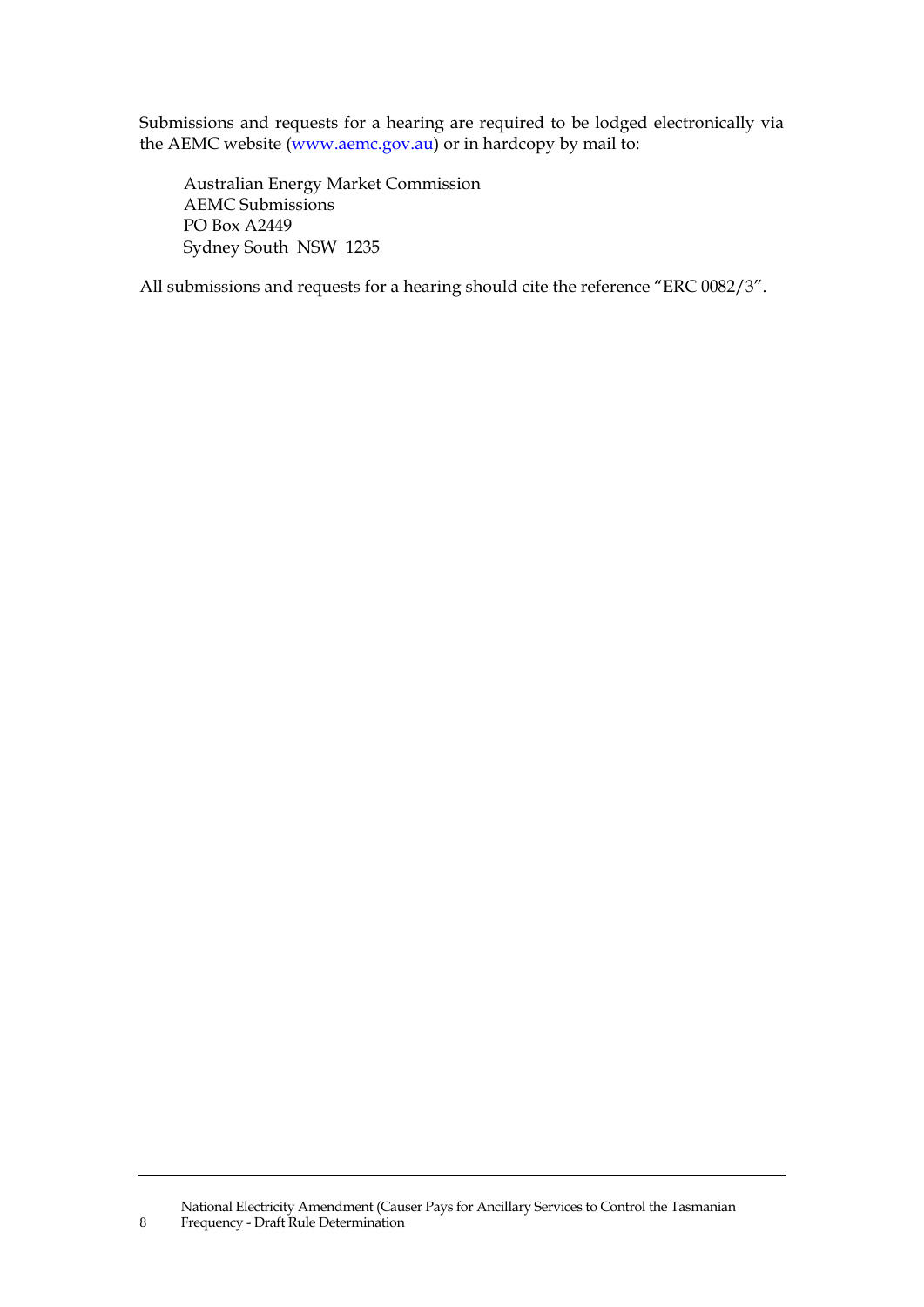# **2 Draft Rule Determination**

# **2.1 Commission's draft Rule determination**

Under section 99 of the NEL, the Commission determined to not make the Participant Derogation proposed by Hydro Tasmania, as amended on 20 March and 13 May 2009. The Commission is not satisfied that the Participant Derogation will or is likely to contribute to the achievement of the NEO. The Commission's reasons for its draft Rule determination are summarised at 2.5 below and set out in greater detail in Appendix A.

# **2.2 Rule making test and the national electricity objective**

The NEO is the basis for assessing a Rule change proposal under the Rule making test. The NEO is set out in section 7 of the NEL:

The objective of this Law is to promote efficient investment in, and efficient operation and use of, electricity services for the long term interests of consumers of electricity with respect to—

- (a) price, quality, safety, reliability and security of supply of electricity; and
- (b) the reliability, safety and security of the national electricity system.

The Rule making test, set out in section 88 of the NEL, states:

- (1) The AEMC may only make a Rule if it is satisfied that the Rule will or is likely to contribute to the achievement of the national electricity objective.
- (2) For the purposes of subsection (1), the AEMC may give such weight to any aspect of the national electricity objective as it considers appropriate in all the circumstances, having regard to any relevant MCE statement of policy principles.

There is no MCE statement of policy principles that is relevant to Hydro Tasmania's Rule change proposal.

# **2.3 Commission's power to make the proposed Derogation**

The matters about which the Commission may make Rules are set out in section 34 and schedule 1 of the NEL.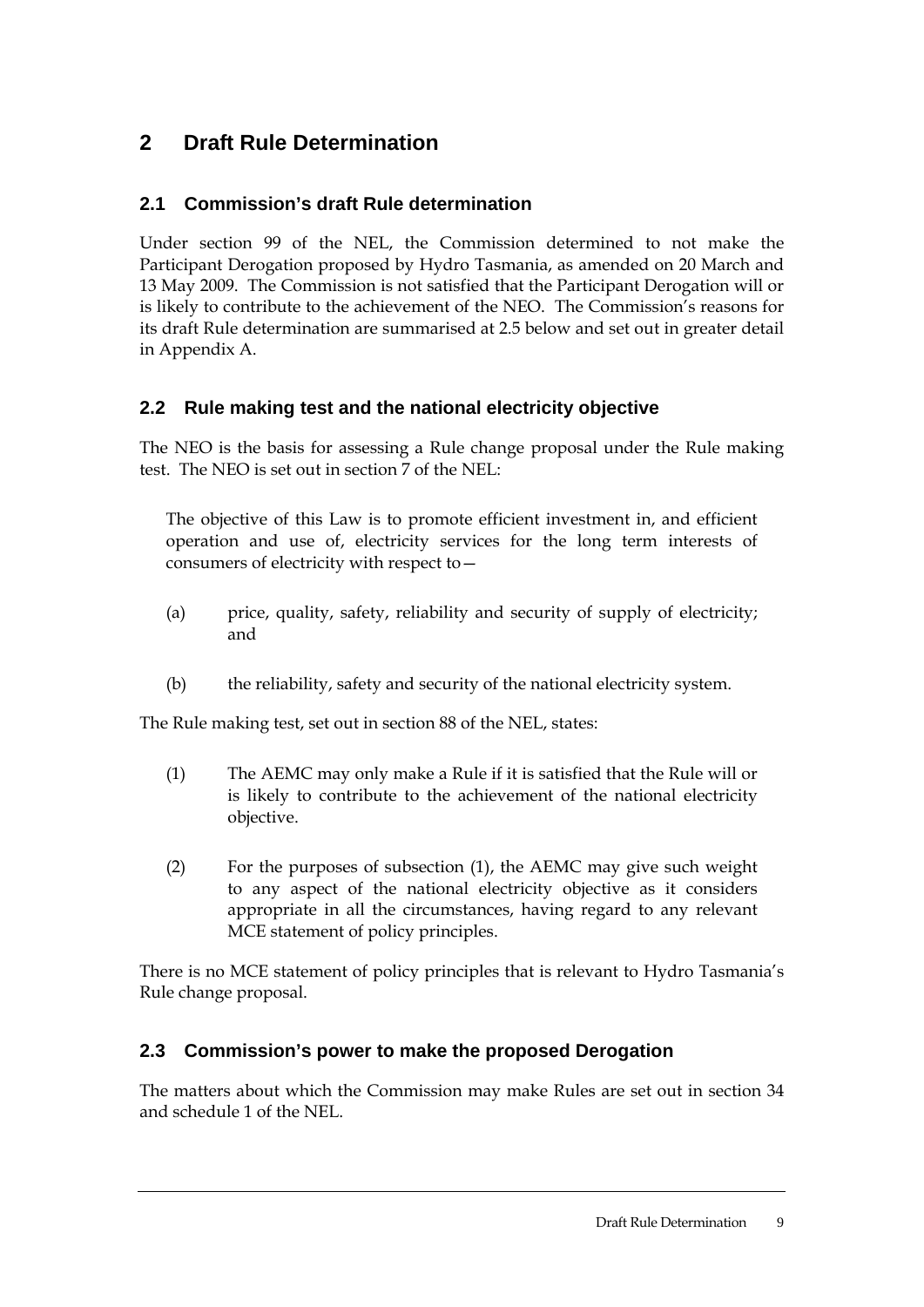The Commission is satisfied that the Derogation proposed by Hydro Tasmania falls within the matters the Commission may make Rules about as the proposed Derogation relates to regulating:

- the operation of the NEM, as it relates to the costs of market ancillary services necessary to maintain power system security;
- the activities of persons participating in the NEM, as it relates to the costs faced by market generators in the Tasmania region.

Accordingly, Commission is satisfied that the subject matter of the proposed Derogation is a subject matter about which the Commission may make a Rule.

## **2.4 Matters the Commission had regard to**

This draft Rule determination sets out the Commission's reasons for not making a draft Rule. The Commission's decision took into account:

- the Commission's powers under the NEL to make a Rule;
- the Rule change proposal (as originally submitted and subsequently amended on 20 March 2009 and 13 May 2009);
- submissions received during the first round of consultation;
- the additional information provided by Hydro Tasmania on 13 May 2009 and the written observations provided by stakeholders in response to it;
- Hydro Tasmania's late submission dated 17 July 2009; and
- the Commission's analysis of whether the proposed Derogation will or is likely to contribute to the achievement of the NEO.

For the reasons set out in this draft Rule determination, the Commission is not satisfied that the proposed Derogation will or is likely to contribute to the achievement of the NEO. As such, the Commission is not satisfied that the proposed Derogation satisfies the Rule making test under section 88 of the NEL.

#### **2.5 Commission's assessment of the Rule change proposal**

This section of the draft Rule determination sets out the Commission's assessment of the Rule change proposal and the proposed Derogation against the NEO. The Commission's assessment of the proposal and the issues raised in submissions is set out in further detail in Appendix A.

#### **2.5.1 Efficient investment in electricity services**

The Commission considers the proposed Derogation is likely to distort signals for future investment in generation in the Tasmania region such that investment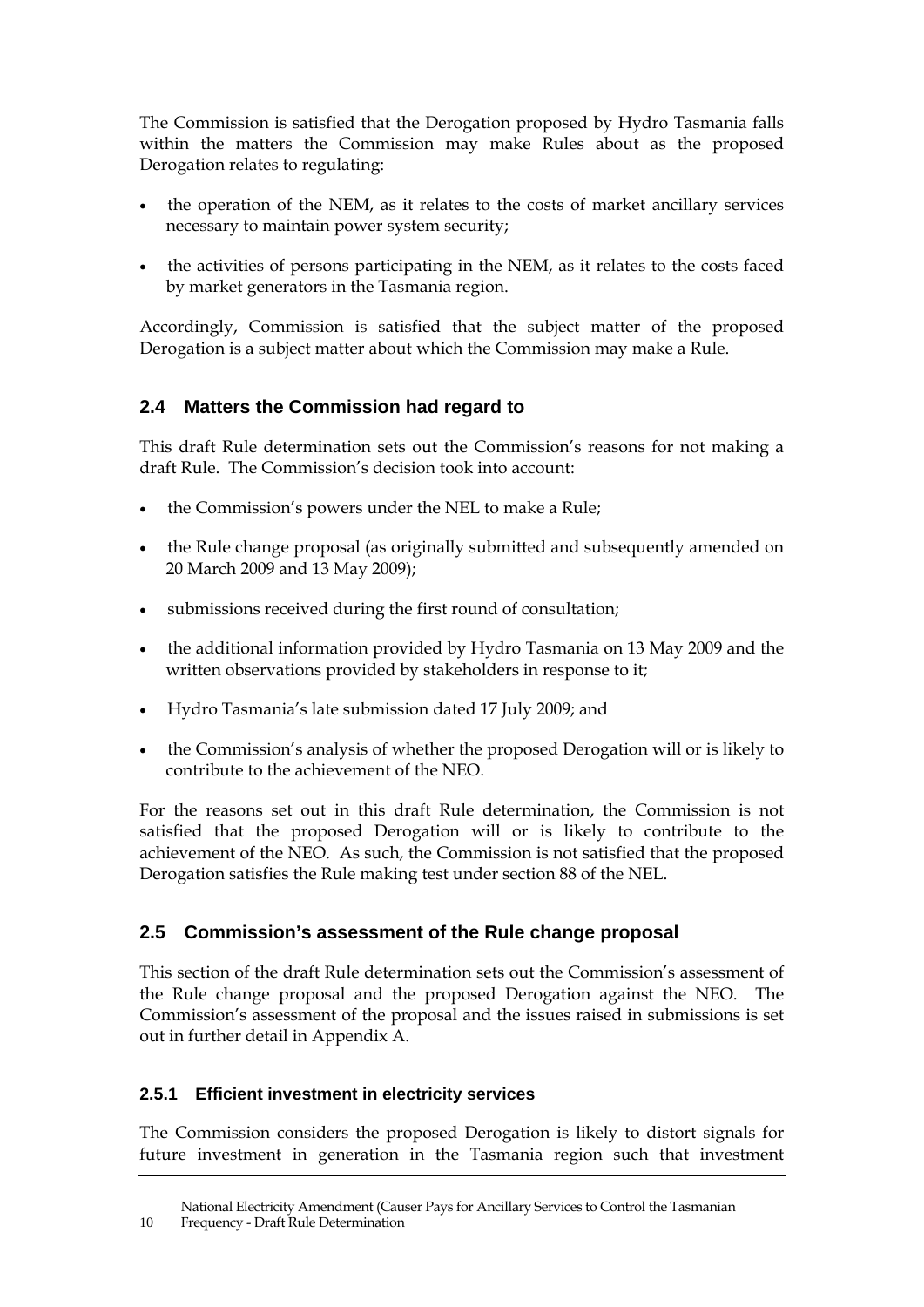decisions are less efficient. Less efficient investment in generation may affect the price at which electricity is sold to consumers, and the reliability of the supply of electricity. The Commission's conclusion reflects its view that the increase in the amount of R6 that will be required once the new TFOS commences is not caused by a decision by a New TFOS Units to connect to the network but, rather, is a consequence of the Reliability Panel's decision to adopt the new TFOS. The Reliability Panel's decision was based on its conclusion that allowing New TFOS Units to connect would be likely to contribute to the NEO.11

Requiring New TFOS Units to meet the cost of the additional R6 will increase the revenues the units must earn in order for the investment to be profitable. The need to generate higher returns may delay investment beyond the time that it would otherwise occur or, depending on the magnitude of the Additional Cost, may operate as a barrier to new entry. Distorting market price signals such that they fail to result in timely new generation investment to meet demand growth could jeopardise the reliability of electricity supply. Tighter supply/demand conditions are likely to translate into higher prices to consumers.

Increasing the operating costs for New TFOS Units may create incentives to invest in generation plant that could operate under the current TFOS in order to avoid contributing to the Additional Cost. For example, it would be possible to build wind farms after the new TFOS commences that use turbines that would have met the current TFOS. This could give rise to a bias in favour of investment in certain technologies (e.g. hydro generation) relative to other technologies that can only operate under the new TFOS (e.g. more efficient combined cycle gas turbines). Each of these distortions could impede efficient investment in generation.

Permitting the proposed Derogation to expire when a new baseload generator of a specified capacity is commissioned is expected to interfere with decisions about the timing of and specifications for new plant. Investment may be committed early (or delayed) according to how the investor or its competitors are affected by the continued operation of the Derogation. Similarly, the future application of the proposed Derogation is likely to affect decisions about whether the size of the plant to be built does or does not meet the capacity threshold specified in the Rules. The magnitude of this distortion is likely to increase as the Additional Cost grows.

For these reasons, the Commission is not satisfied that the proposed Derogation will or is likely to promote efficient investment in electricity services for the long term interests of consumers of electricity. Therefore, the Commission is not satisfied the proposed Derogation will or is likely to contribute to the achievement of the NEO.

#### **2.5.2 Efficient operation and use of electricity services**

The Commission is concerned that the effects of the proposed Derogation on prospective investment will reduce the competitive benefits of adopting the new TFOS. In particular, the Commission is concerned that the resulting increase in the operating costs for New TFOS Units, actual or perceived barriers to entry, and

<sup>11</sup> AEMC Reliability Panel, TFOS Review Final Report, p. 22.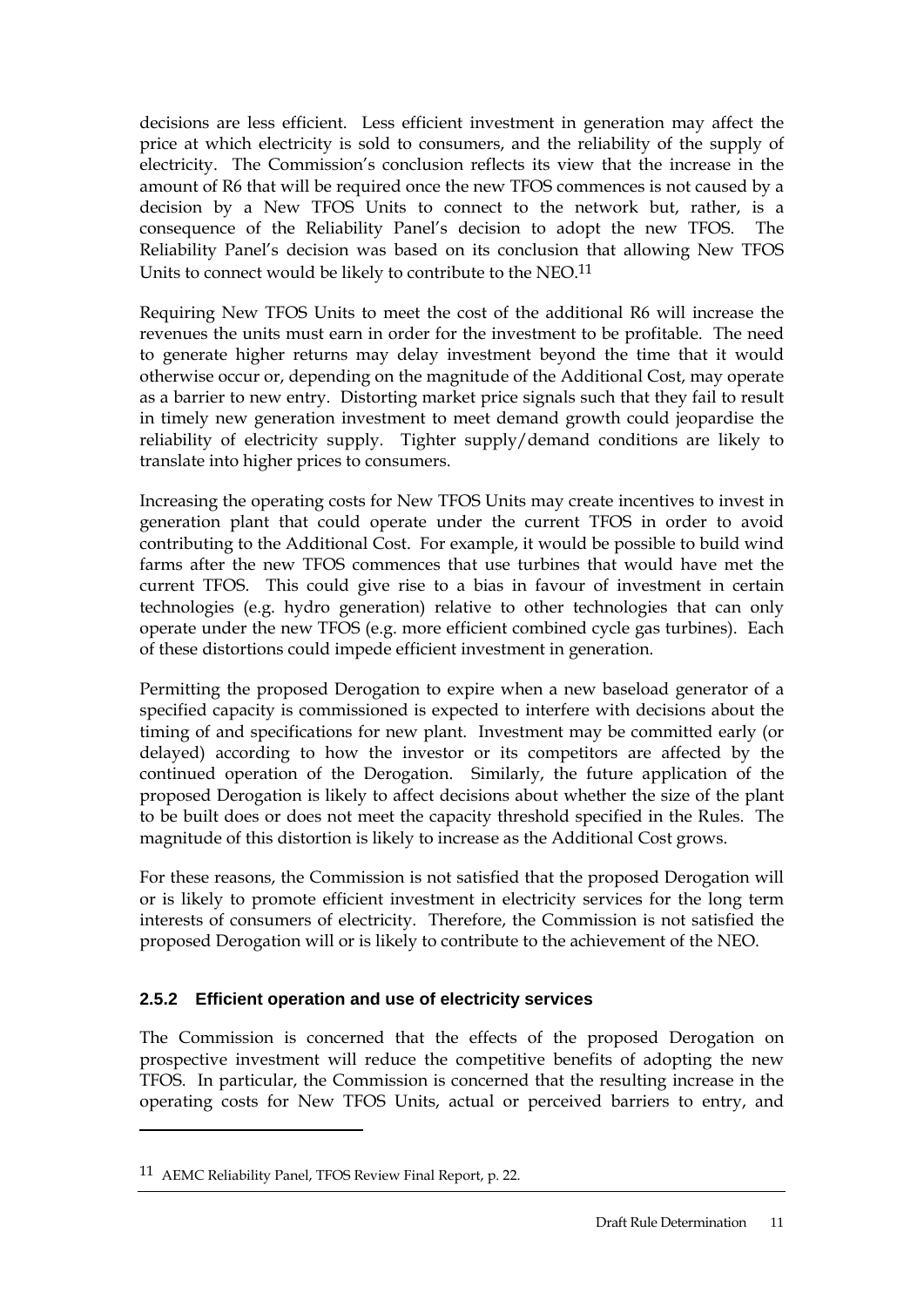distortions to signals concerning the timing and size of new plant will reduce the efficiency of decision making in the generation sector. Any reduction in efficiency brought about by weaker competition in the generation sector is likely to prevent consumers from being offered a price for electricity that is based on the efficient cost of supply.

For this reason, the Commission does not consider the proposed Derogation will or is likely to promote efficient operation and use of electricity services for the long term interests of consumers of electricity. Therefore, the Commission is not satisfied the proposed Derogation will or is likely to contribute to the achievement of the NEO.

### **2.5.3 Safety and security of the NEM**

The Commission does not consider the proposed Derogation is likely to affect the safety or security of the NEM.

## **2.5.4 Good regulatory practice**

 $\overline{a}$ 

The Commissions considers the proposed Derogation would undermine regulatory certainty and therefore is not likely to contribute to the achievement of good regulatory practice in the NEM.

The Commission does not agree that the cost recovery methodology embodied in the proposed Derogation is consistent with the causer pays principle reflected in clause 3.15.6A of the Rules. The Commission's position is underpinned by its view that the Additional Cost is not caused by New TFOS Units but, rather, is a consequence of the Reliability Panel's decision to adopt the new TFOS.12 Therefore, making a Rule in the terms of the proposed Derogation would introduce inconsistency into the regulatory framework. It may also serve as a justification for subsequent proposals to diverge from other established market frameworks. Therefore, unless there are clear and demonstrable reasons for introducing different regulatory arrangements, certainty in regulatory decision making and processes is best achieved through consistency.

For these reasons, the Commission does not consider the proposed Derogation will or is likely to contribute to the achievement of the NEO.

## **2.6 Alternatives to making the proposed Derogation**

It is foreseeable that the requirements for contingency FCAS within a region or throughout the NEM could change materially in the future. As discussed in the 2<sup>nd</sup> Interim Report of the *Review of Energy Market Frameworks in light of Climate Change Policies*, investment in wind farms may increase in response to climate change

<sup>12</sup> As noted above and in Chapter 1, the Reliability Panel's decision reflects its expectation that allowing New TFOS Units to connect would lead to reduced costs for Tasmanian electricity customers in the long run: AEMC Reliability Panel, TFOS Review Final Report, p. xii.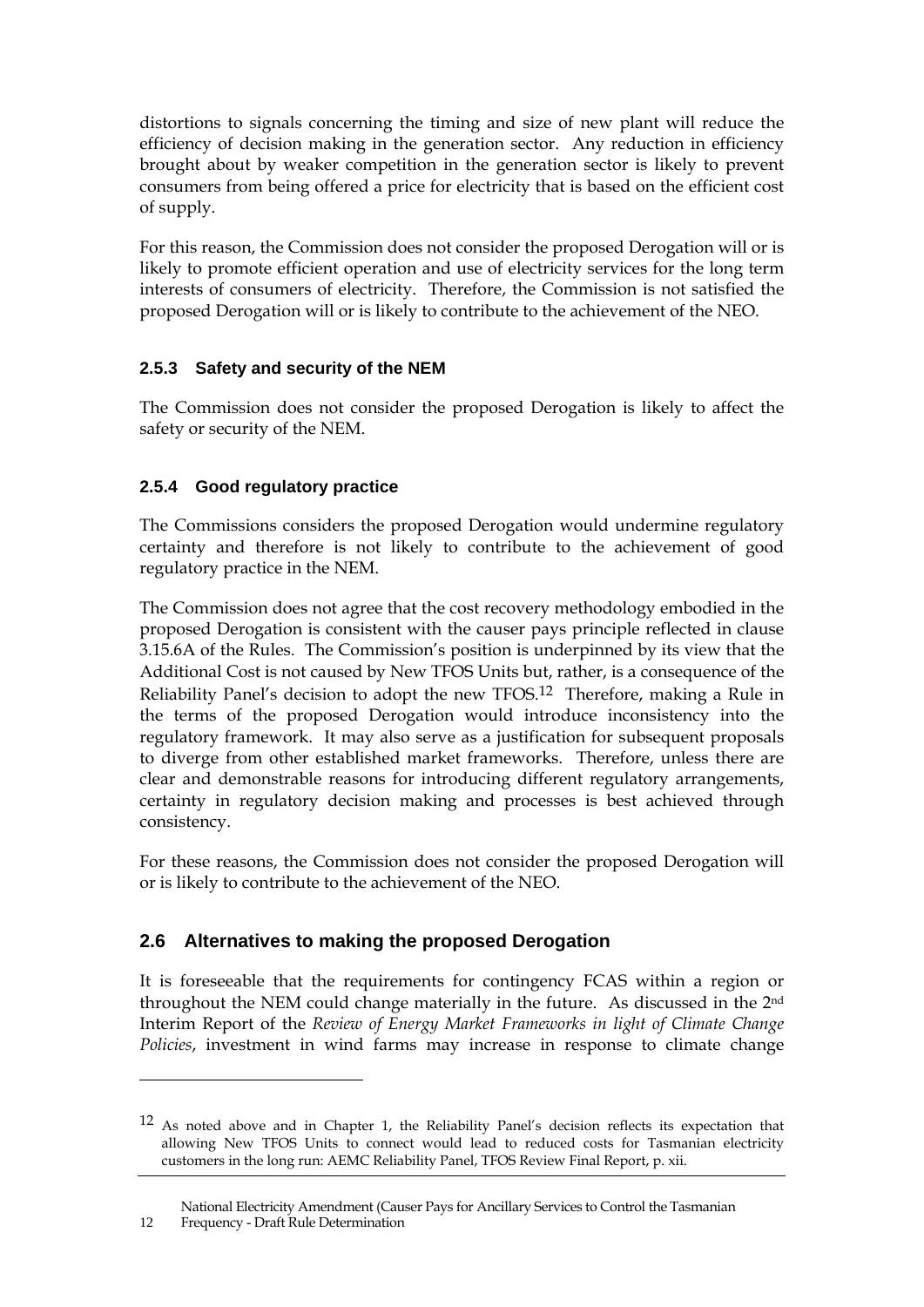policies like the expanded Renewable Energy Target.13 Substantial increases in wind farm capacity may reduce system inertia by displacing synchronous generators (such as hydro, thermal and gas units). Reduced system inertia can increase the need for market ancillary services to control frequency.

An increase in the size of the largest generator contingency will also increase the amount of contingency FCAS required. AEMO will be required to procure sufficient contingency raise services to ensure it can maintain power system security if the largest generator trips.

In light of the Commission's draft Rule determination that it not make the proposed Derogation, the Commission proposes that it monitor the need in the coming years for a NEM-wide review of the existing approaches to the allocation and recovery of contingency FCAS. In the event that is becomes appropriate to undertake such a review, it could be initiated either by the MCE or by the Commission.

<sup>13</sup> AEMC 2009, *Review of Energy Market Frameworks in light of Climate Change Policies*, 2nd Interim Report p. 9.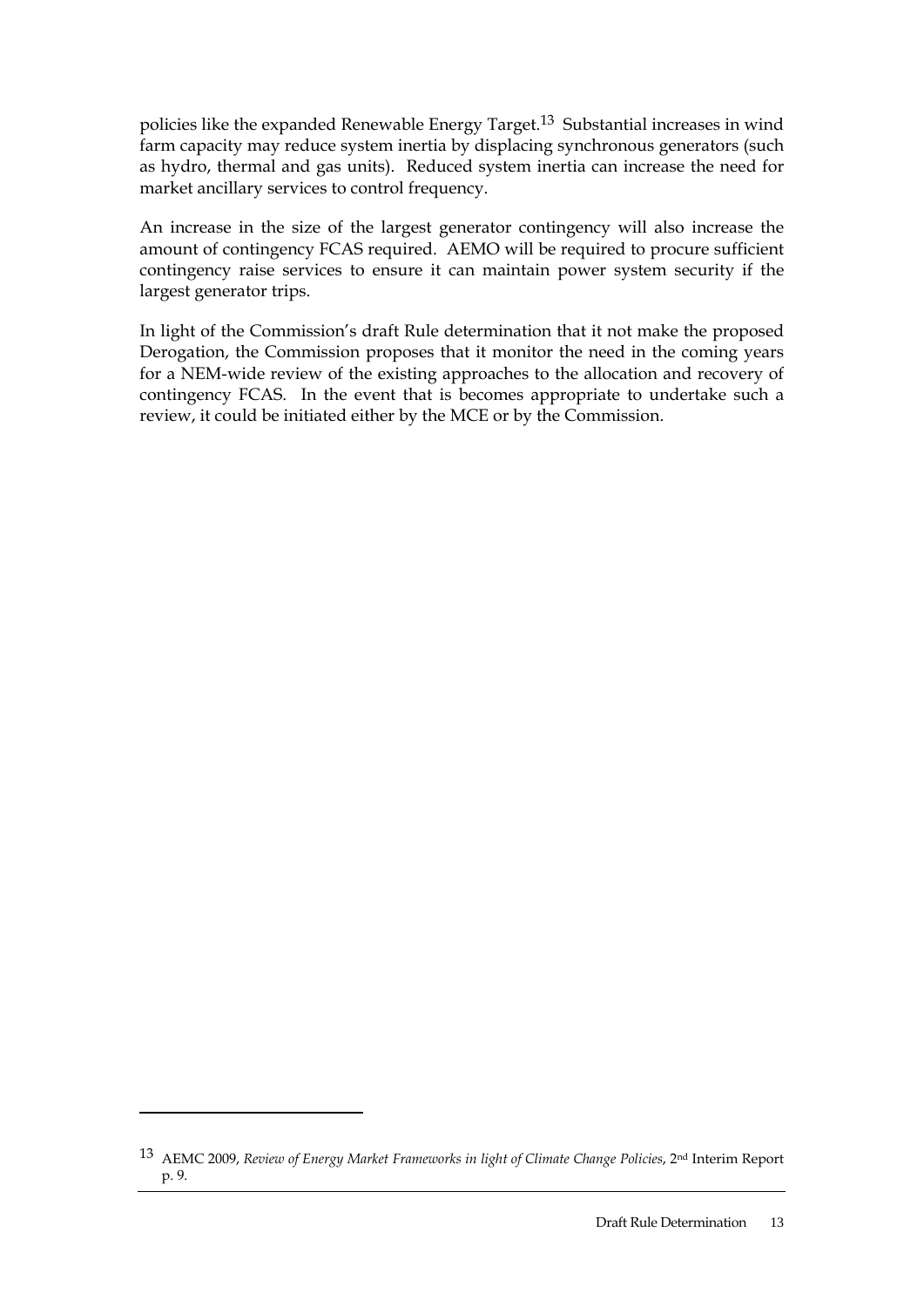This page has been intentionally left blank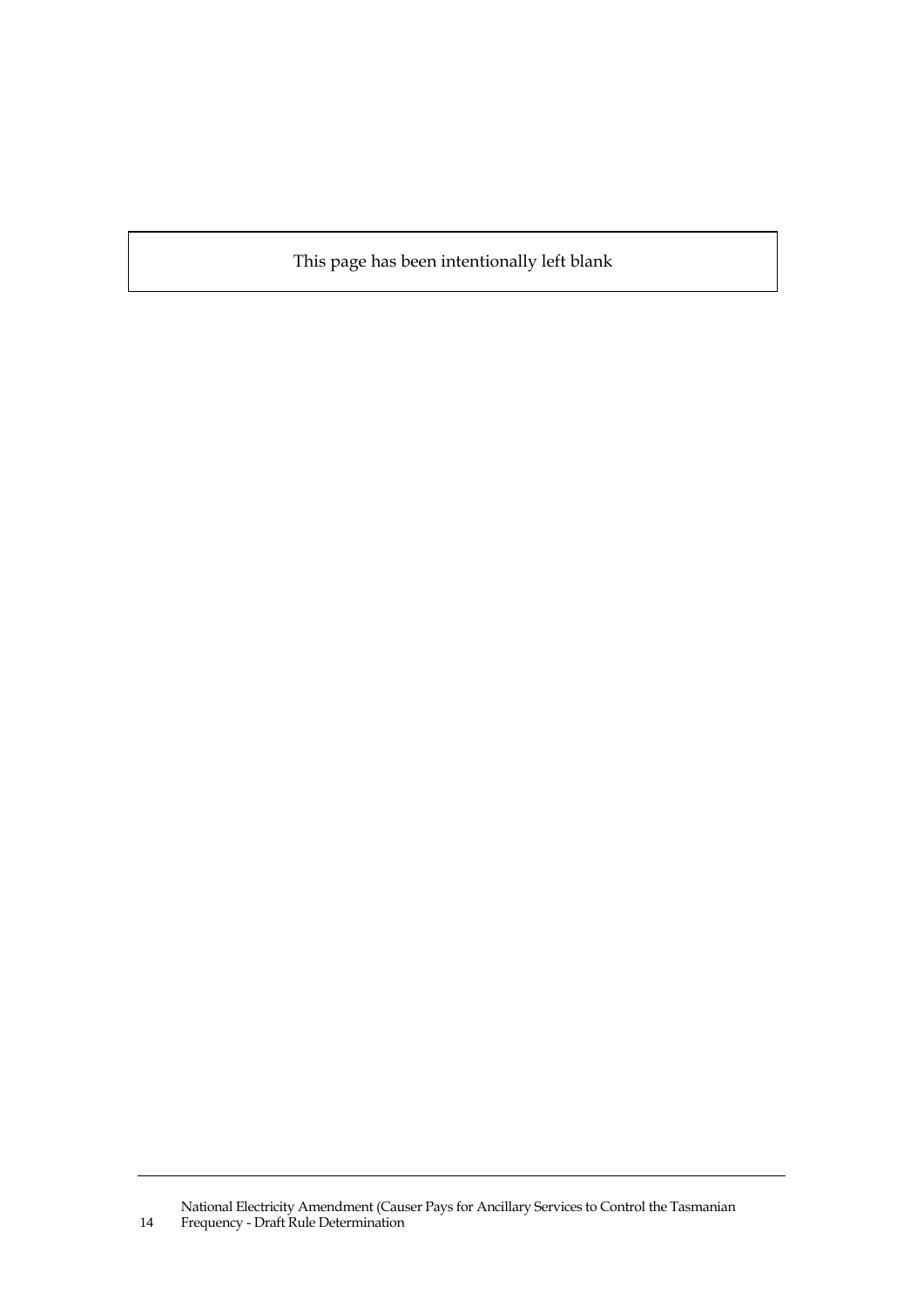# **A Analysis of the Rule Change Proposal**

This appendix summarises the matters raised by stakeholders during the consultation process and sets out the Commission's analysis of the proposed Derogation. The scope of the final Rule change proposal put forward by Hydro Tasmania and considered by the Commission is set out in Chapter 1 of the draft Rule determination.

# **A.1 Background**

In the Final Report in the *Tasmanian Frequency Operating Standard Review* (TFOS Review), the Reliability Panel noted that many of the benefits of changing the TFOS would be captured by the new higher efficiency generating units that will be able to operate once the new TFOS commences. It also observed that, under the current cost recovery arrangements, the cost of the additional contingency raise services necessary to comply with the new TFOS would be recovered from all Tasmanian market generators.

The Reliability Panel acknowledged there is merit in exploring alternative cost recovery mechanisms. As a starting point for further discussion, it outlined two alternatives:

- calculating the cost of the additional FCAS required to meet the new TFOS and recovering this from the new unit(s) that are only able to operate once the new TFOS commences;
- requiring these units to contract with AEMO to provide an additional amount of FCAS that AEMO would take into account when procuring FCAS through the ancillary services market.

However, the Reliability Panel identified that both options present difficulties that would need to be considered and addressed, and that either option could only be adopted through the Rule change process provide for in the NEL.14

The Rule change proposal put forward by Hydro Tasmania is based on the first of the options identified by the Reliability Panel.

# **A.2 Issue in the Rules to be addressed via a Rule change proposal**

Hydro Tasmania's proposed Derogation reflects its position that the costs of the additional six second raise service necessary to meet the new TFOS should be recovered from those generators who benefit from the new standard, i.e. those generating units who are able to connect and operate in the Tasmania region once the new TFOS commences. Hydro Tasmania submits that recovering the Additional Cost pursuant to the existing cost recovery methodology would be inconsistent with

<sup>14</sup> AEMC Reliability Panel, TFOS Review Final Report, pp. 26-27.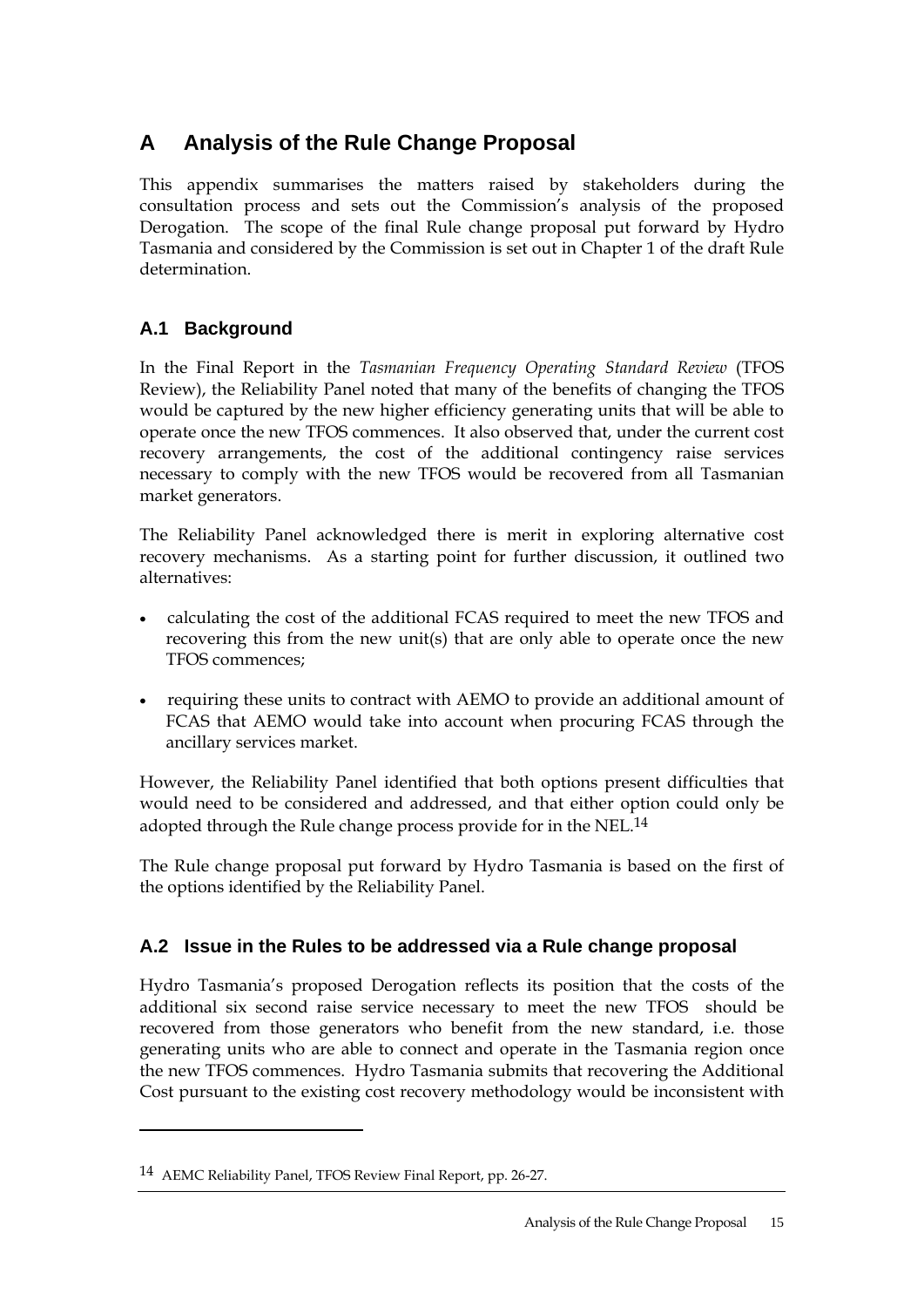good regulatory practice and likely to reduce economic efficiency in the NEM.15 Hydro Tasmania also submits the proposed Derogation places an appropriate incentive on New TFOS Units to provide or procure additional R6 services.<sup>16</sup> The proposed Derogation is supported by the NGF and Roaring 40s.17

Other stakeholders did not agree that the introduction of the new TFOS warranted changes to the current cost recovery methodology. The arguments in favour of maintaining the current arrangements are, in summary:

- the effects on investment signals, economic efficiency, regulatory certainty and competition are such that the proposed Derogation does not contribute to the achievement of the NEO;
- the proposed Derogation creates a barrier to entry for new investment and impedes the pro-competitive objectives of the Reliability Panel's decision to change the TFOS;
- the cost allocation and recovery methodology proposed by Hydro Tasmania is inconsistent with the existing causer pays principle applied throughout the NEM; and
- the issue to be addressed is a wealth transfer between generators and, as such, does not justify a change to the Rules.

The views expressed in the Rule change proposal and submissions, and the Commission's analysis of them, are set out in greater detail in this Appendix.

#### **A.2.1 Commission's analysis**

The effect of changing the TFOS on FCAS costs, particularly R6, was identified by submissions to the TFOS Review.18 The Reliability Panel acknowledged the potential for stakeholders to submit Rule change proposals suggesting alternative cost recovery methodologies.19

The Rule change process provided for in the NEL allows any person to identify an issue it considers requires redress and appropriate solution, and for that issue to be tested with interested parties in order to identify the most suitable solution. However, whether the Rules are amended is ultimately a question of whether the Rule change proposal satisfies the Rule making test set out in the NEL.

<sup>15</sup> Hydro Tasmania, Original Rule change proposal, p. 5.

<sup>16</sup> Hydro Tasmania, third supplementary submission, p. 2.

<sup>17</sup> National Generators Forum, submission, 11 March 2009; Roaring 40s, submission, 13 March 2009.

<sup>18</sup> AEMC Reliability Panel, TFOS Review Final Report, p. 27 and Appendix C.

<sup>19</sup> Ibid, p. 27.

<sup>16</sup> National Electricity Amendment (Causer Pays for Ancillary Services to Control the Tasmanian Frequency - Draft Rule Determination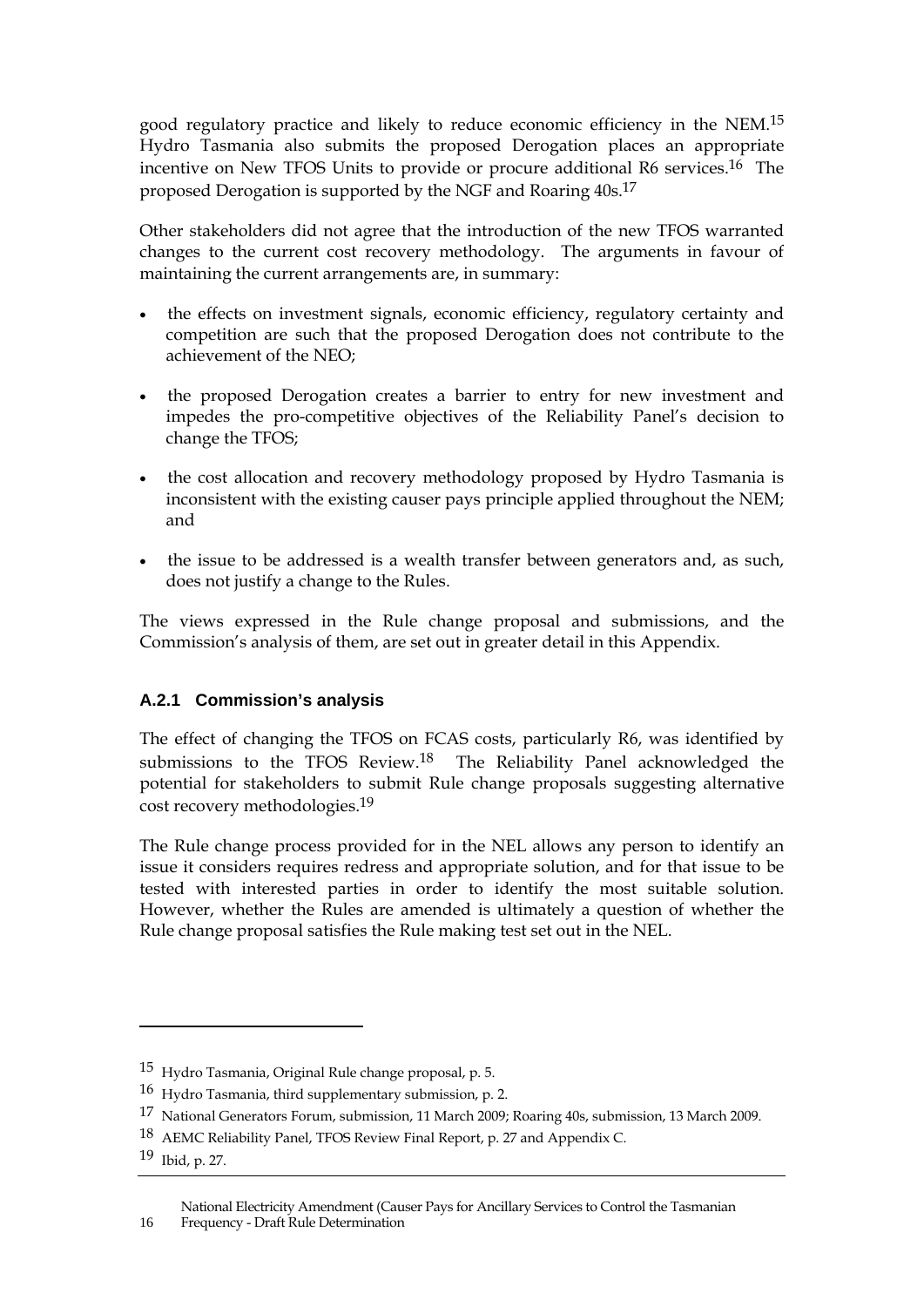## **A.3 Effect on investment signals**

Hydro Tasmania submits that the proposed Derogation will encourage efficient future investment in the generation sector in Tasmania. It contends that requiring investors in New TFOS Units to meet all the costs caused by their decision to enter the market (i.e. the costs of the additional R6 required to meet the new TFOS) will ensure investment decisions are based on the total costs of entry.20

Hydro Tasmania submits that making New TFOS Units more accountable for the costs they impose on the market will also improve dynamic efficiency. The analysis of the economic efficiency benefits of the proposed Derogation is set out at A.4 below.

The NGF supported making the proposed Derogation on the grounds that it would ensure prospective investors adopt the least cost approach to meeting the standards existing at the time of connection. It submitted that the least cost solution may include the new generation unit providing contingency services (including R6) to the market. As the NGF explained:

This will mean that the entrant considers all the location specific costs and is incentivised to select the overall least cost investment option to ensure the lowest cost delivered energy to consumers consistent with the NEM objective. In this case, implementation of the rule will encourage TVPS [Tamar Valley Power Station] to provide the additional FCAS which they have caused in Tasmania which is a good outcome for the market and customers.<sup>21</sup>

It is the NGF's view that requiring new entrants to install plant or procure the services required to ensure their plant can operate within the frequency standards existing at the time of connection will prevent harm to incumbents.<sup>22</sup>

A number of stakeholders viewed the impact of the proposed Derogation on future investment differently. AETV Power, the owner of TVPS, submitted that investment decisions would be skewed because the proposed Derogation fails to allocate FCAS costs equitably between generators, loads and other entities in Tasmania.23 Gunns submitted that Hydro Tasmania's proposal "[c]ould encourage investment in less than optimal technology to meet an outdated Standard, reducing the potential for low-cost operation."24

Gunns also advised that the potential increase in the operating cost faced by New TFOS Units will reduce competition and, in turn, reduce the potential for lower costs to consumers. It argued this would "tend to lead to increased electricity charges to

<sup>20</sup> Hydro Tasmania, Original Rule change proposal, 23 December, pp. 9-10.

<sup>21</sup> National Generators Forum, submission, 13 March 2009, p. 3. See also p. 2 of the NGF's submission. 22 Ibid.

<sup>23</sup> AETV Power, submission, 13 March 2009, p. 12.

<sup>24</sup> Gunns, submission, 13 March 2009, p. 4.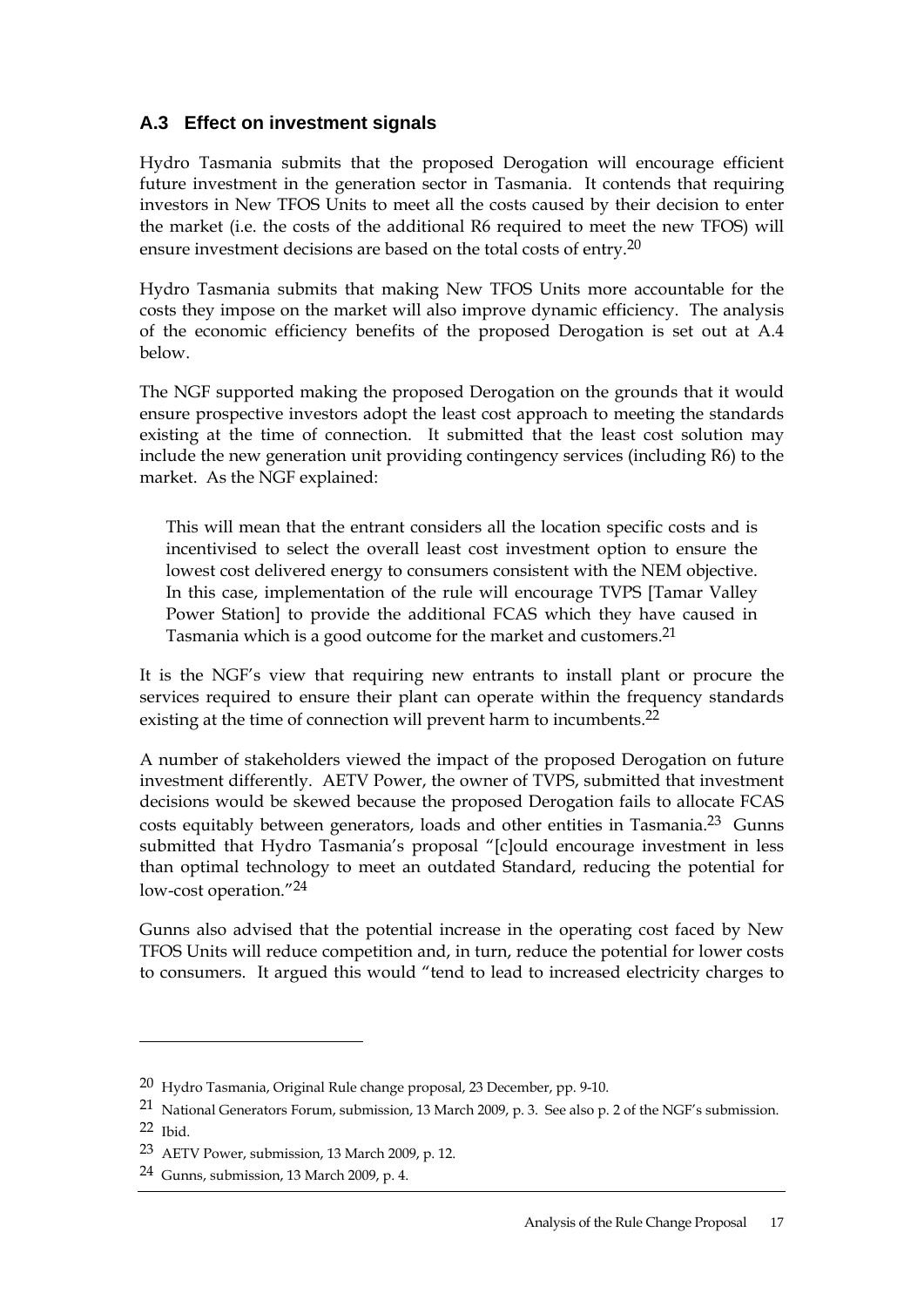consumers due to higher cost of production in new plants or continuing lack of competition."25

Gunns also noted that preventing or discouraging investment in larger steam and combined cycle generators is likely to give rise to difficulties with system control. This is because these types of plant increase the amount of system inertia available, which is necessary to enable large quantities of renewable energy sources, such as wind power, to connect to the power system.<sup>26</sup>

### **A.3.1 Commission's analysis**

The Reliability Panel's economic consultant found that, under most plausible conditions, there is a case for additional baseload capacity in Tasmania.27 However, the effect of the proposed Derogation will be to increase the operating costs of New TFOS Units built to provide the additional capacity required. The Commission is concerned that increasing the cost of operating units that meet the new TFOS will distort investment signals.

Increasing operating costs increases the returns that are required before it is economic to build new plant. This is likely to delay future investment beyond the time that it would otherwise occur. Delaying future investment could cause the balance between supply and demand to tighten, reducing the reliability performance of the power system and increasing the price paid by consumers for electricity. As discussed at A.7 below, distorting investment signals in a way that discourages new entry is also likely to restrict the pro-competitive objectives underpinning the Reliability Panel's decision to adopt the new TFOS, including lower average energy costs for customers in the long term.28

The proposed Derogation also risks interfering with the selection of the appropriate generation technology or the specifications of turbines. By excusing those generators who meet the current TFOS from having to contribute to the Additional Cost, the proposed Derogation creates an incentive to build generation plant that meets the current TFOS. The incentives are strengthened if the Additional Cost is, or is likely to be, substantially greater than the cost of building plant that complies with the current TFOS. The selection of wind turbines is most likely to be affected by this incentive.

Taking into account the way the proposed Derogation is likely to distort the market signals for investment in new generation, the Commission does not consider the proposed Derogation will or is likely to contribute to the NEO.

 $25$  Ibid.

<sup>26</sup> Ibid.

<sup>27</sup> AEMC Reliability Panel, TFOS Review Final Report, p. 19.

<sup>28</sup> Ibid, p. 22.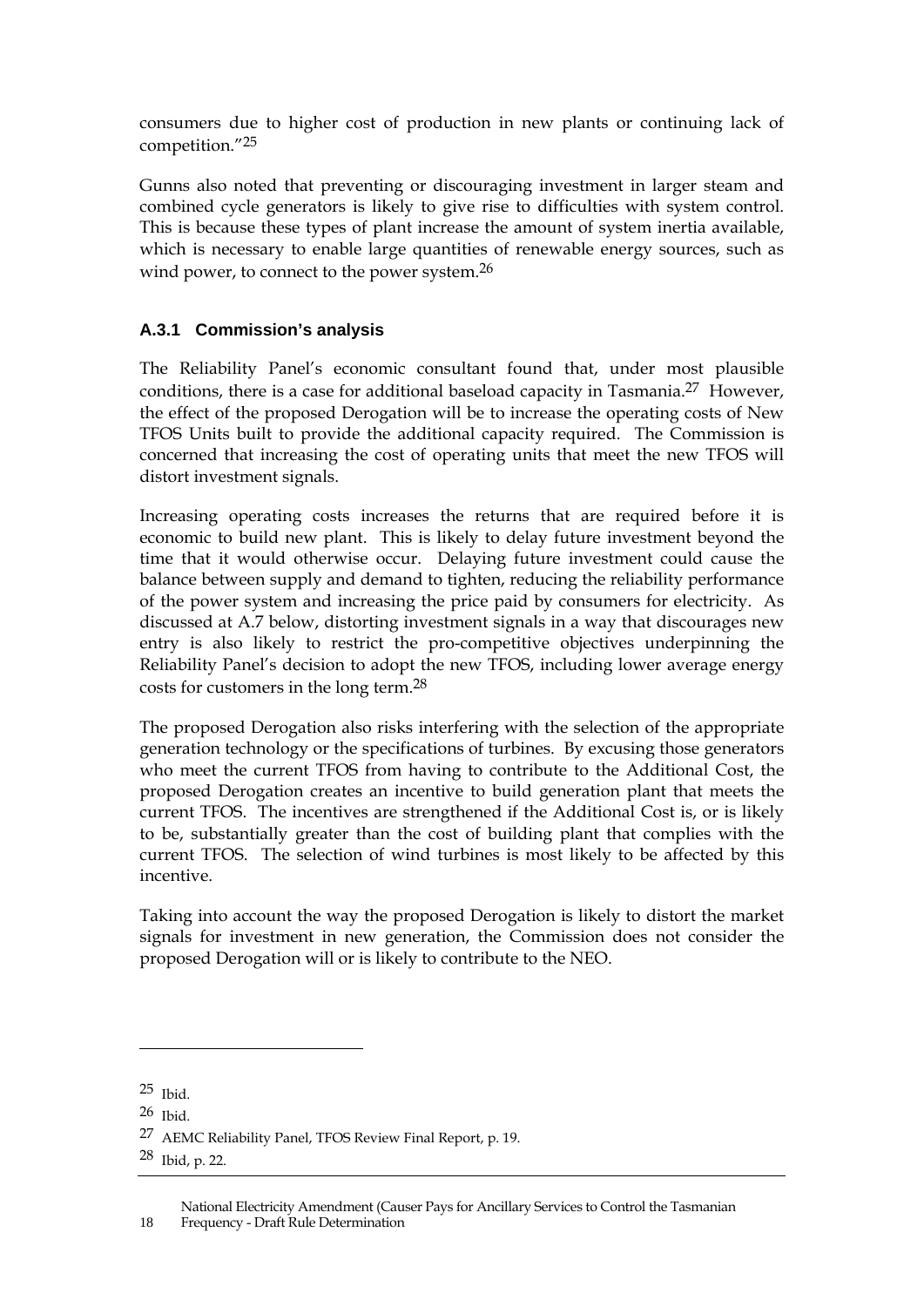# **A.4 Promoting economic efficiency**

Hydro Tasmania contends that the proposed Derogation will contribute to achieving the NEO by creating incentives for efficient generation investment and therefore promoting dynamic efficiency. It submits the proposed Derogation will deliver these outcomes by:

- requiring investors to select the type of plant that presents the least cost investment option; and
- postpone commissioning the plant, thereby increasing its profitability.

According to Hydro Tasmania, these incentives will encourage more efficient investment decisions in transmission and load projects in Tasmania and, potentially, in other NEM regions.29

With respect to the type of plant selected, Hydro Tasmania submits that recovering the Additional Cost from New TFOS Units will force proponents of new generators to take into account the FCAS costs that these technologies impose on the market as a whole  $30$ 

In relation to the timing of investment, Hydro Tasmania considers the proposed Derogation may lead to the efficient deferral of commissioning dates:

Assuming load growth and no other supply-side responses, a given generation project is likely to be more profitable the later it is commissioned. This is because wholesale prices and revenues would be higher, with no increase in costs. Therefore to the extent that the proposed Rule change leads to proponents of new higher-efficiency generators facing higher project costs, they are likely to defer the timing of their investments to some degree. $31$ 

The NGF agreed that, by providing incentives to ensure investors selected the least cost investment option, the proposed Derogation would improve productive efficiency. It stated:

Compared to the absence of the proposed Rule change, the result should be a more favourable investment climate, lower cost of capital of investment, and ultimately greater productive efficiency as future load can be served at a lower cost.32

However, a number of submissions expressed concern that the proposed Derogation would reduce economic efficiency. AETV Power considered that:

<sup>29</sup> Hydro Tasmania, Original Rule change proposal, 23 December 2008, pp. 9, 10.

<sup>30</sup> Ibid.

<sup>31</sup> Ibid, p. 10.

<sup>32</sup> National Generators Forum, submission, 11 March 2009, p. 3.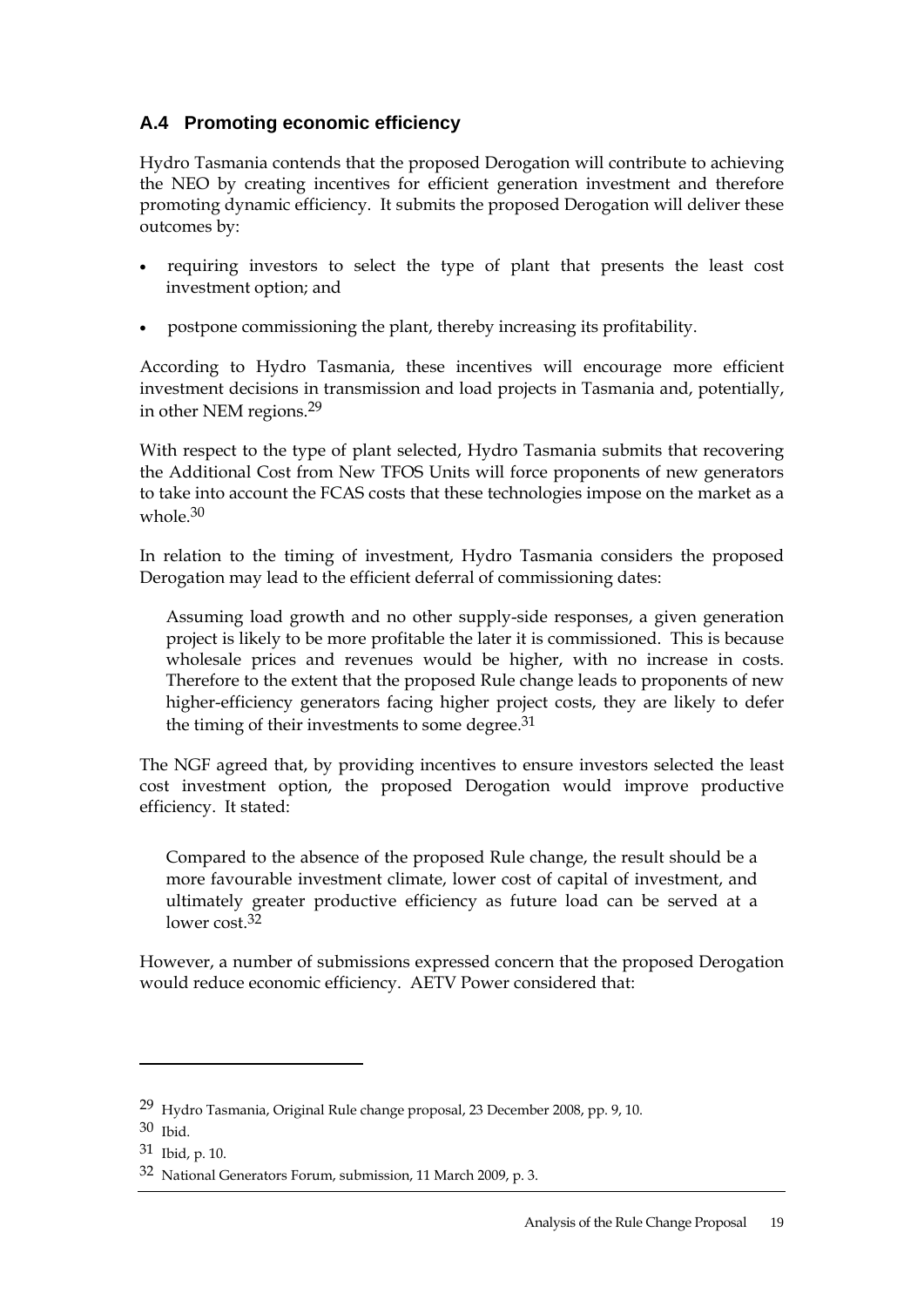… the Hydro Rule Change Proposal, rather than improving dynamic efficiency by implementing appropriate incentives for future investment, in fact reduces dynamic efficiency by skewing cost signals to parties who do not impose wider costs on the power system.33

Gunns suggested that the proposed Derogation would increase the cost of production faced by new plant or continue the lack of competition, leading to increased electricity charges. Neither result, Gunns submitted, appears to be in the best interests of consumers and therefore does not contribute to the achievement of the NEO  $34$ 

Aurora Energy did not agree that it is necessary to amend the current cost recovery mechanism. In its view, maintaining the current arrangements is unlikely to reduce the economic efficiency or distort future investment signals. Even if there was a need to change the existing arrangements, Aurora Energy did not consider the proposed Derogation would achieve the desired outcomes:

The allocation of FCAS does not cause new plants to be developed inefficiently late, or result in the "wrong type of capacity or in the wrong location leading to inefficiently high consumer costs". There is not sufficient evidence to believe that the rule change proposed would have a material impact on the timing or merit order of new generation plants.  $35$ 

### **A.4.1 Commission's analysis**

The premise of the proposed Derogation is that the Additional Cost is a cost to the market imposed by a decision to invest in New TFOS Units. The Commission does not consider this characterisation is appropriate. As it discusses further at A.9, the Commission considers the increase in the amount of R6 required to meet the new TFOS and the Additional Cost are necessary consequences of the Reliability Panel's decision to tighten the TFOS.

Further, deferring potential investment in New TFOS Units will not necessarily improve efficiency outcomes, especially where the decision to defer investment is the result of increased project costs. Unnecessary delays in investment are likely to impede increased competition between generators. Weaker competition reduces the incentives generators face to generate electricity at its efficient cost. As well as failing to encourage generators to operate more efficiently, reducing competitive pressures prevents consumers from receiving the most efficiently priced electricity.

While investment signals should reflect the true costs of investment on the market, the Commission does not consider the effects of the proposed Derogation on

<sup>33</sup> AETV Power, submission, 13 March 2009, p. 13.

<sup>34</sup> Gunns Limited, submission, 13 March 2009, p. 4.

<sup>35</sup> Aurora Energy, submission 13 March 2009, p. 5.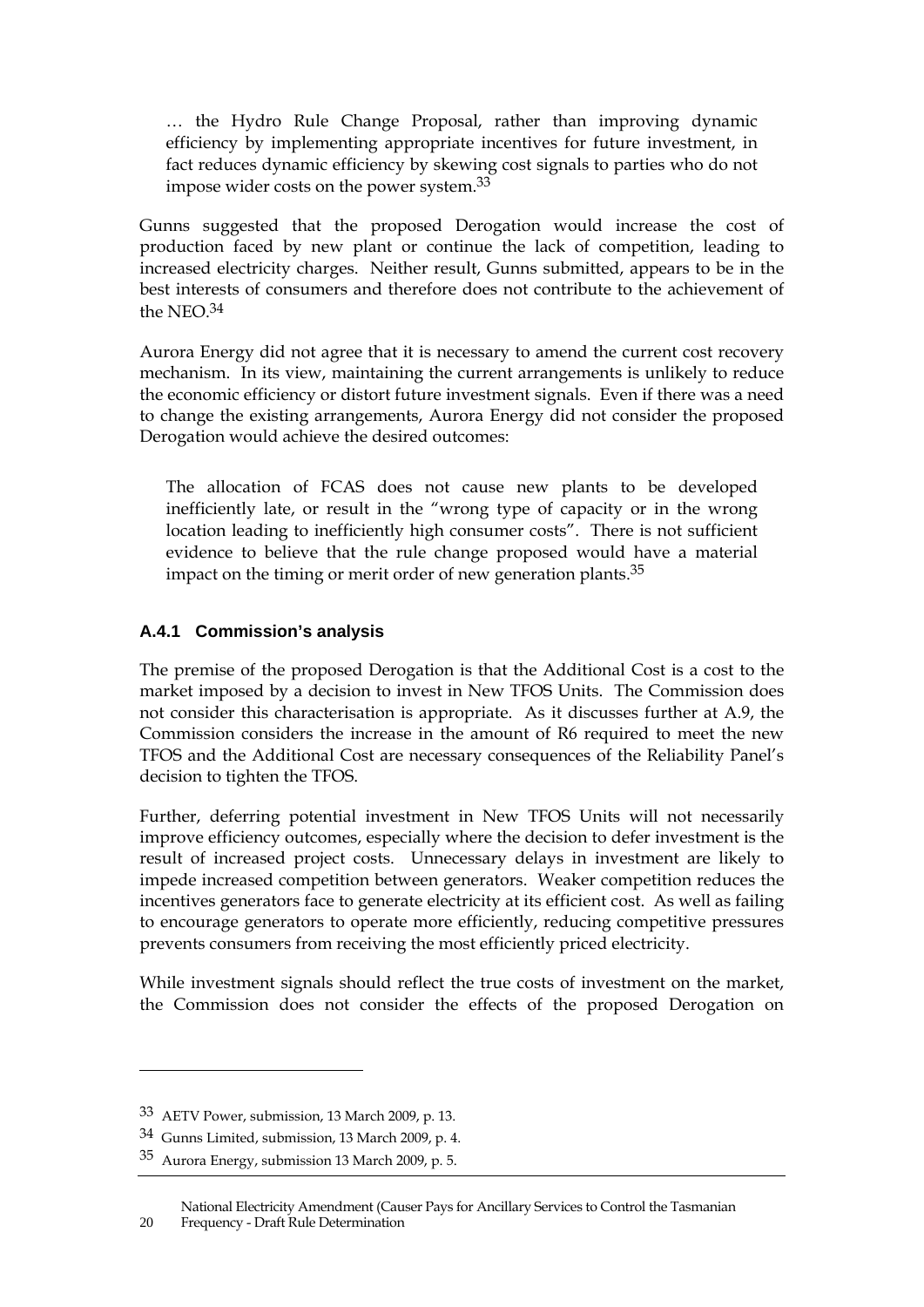investment signals will promote efficient investment in, or efficient operation and use of, generation services.

The Commission notes the comments in submissions concerning the relevance of wealth transfers to its assessment of the proposed Derogation.<sup>36</sup> In determining whether a proposed Rule change meets the Rule making test, it is appropriate to have regard to wealth transfers insofar as the transfers have an economic impact on the electricity sector. In the present case, the Commission considers that transferring the cost of the additional R6 between generators does not achieve any economic efficiency gains (or create any efficiency losses). Given that its economic impact appears to be neutral, the wealth transfer between Hydro Tasmania and the New TFOS Units does not affect the Commission's assessment of the proposed Derogation against the NEO.

# **A.5 Barriers to entry**

A barrier to entry is any market characteristic or condition that places an efficient potential new entrant business at a disadvantage relative to an established business. A barrier to entry does not include a cost or other impediment that applies more or less equally to any party wanting to participate in the market, irrespective of whether it is an established business or a new entrant.

Some stakeholders expressed concerned that the Additional Cost may operate as a barrier to new entry. AEMO submitted:

… there is a risk that the additional cost might operate as a barrier to entry when compared to an approach that does not impose additional charges in this way. This may bear consideration with respect to promotion of efficient investment and the NEM objective.37

Similar views were expressed by Aurora Energy<sup>38</sup> and AETV Power<sup>39</sup> in their submissions.

AETV Power was also concerned that the proposed Derogation would operate as a barrier to the competitive objectives identified by the Reliability Panel. AETV Power suggested that the outcome of the proposed Derogation would be to:

… create an additional barrier for entry for a particular technology type within the Tasmanian region that doesn't exist in the rest of the NEM. AETV submits that this will stifle competition in a region that has a single dominant

<sup>36</sup> Ibid, p. 5.

<sup>37</sup> AEMO, submission, 12 March 2009, p. 4.

<sup>38</sup> Aurora Energy, submission, 13 March 2009, p. 6.

<sup>39</sup> AETV Power, submission, 13 March 2009, p. 6.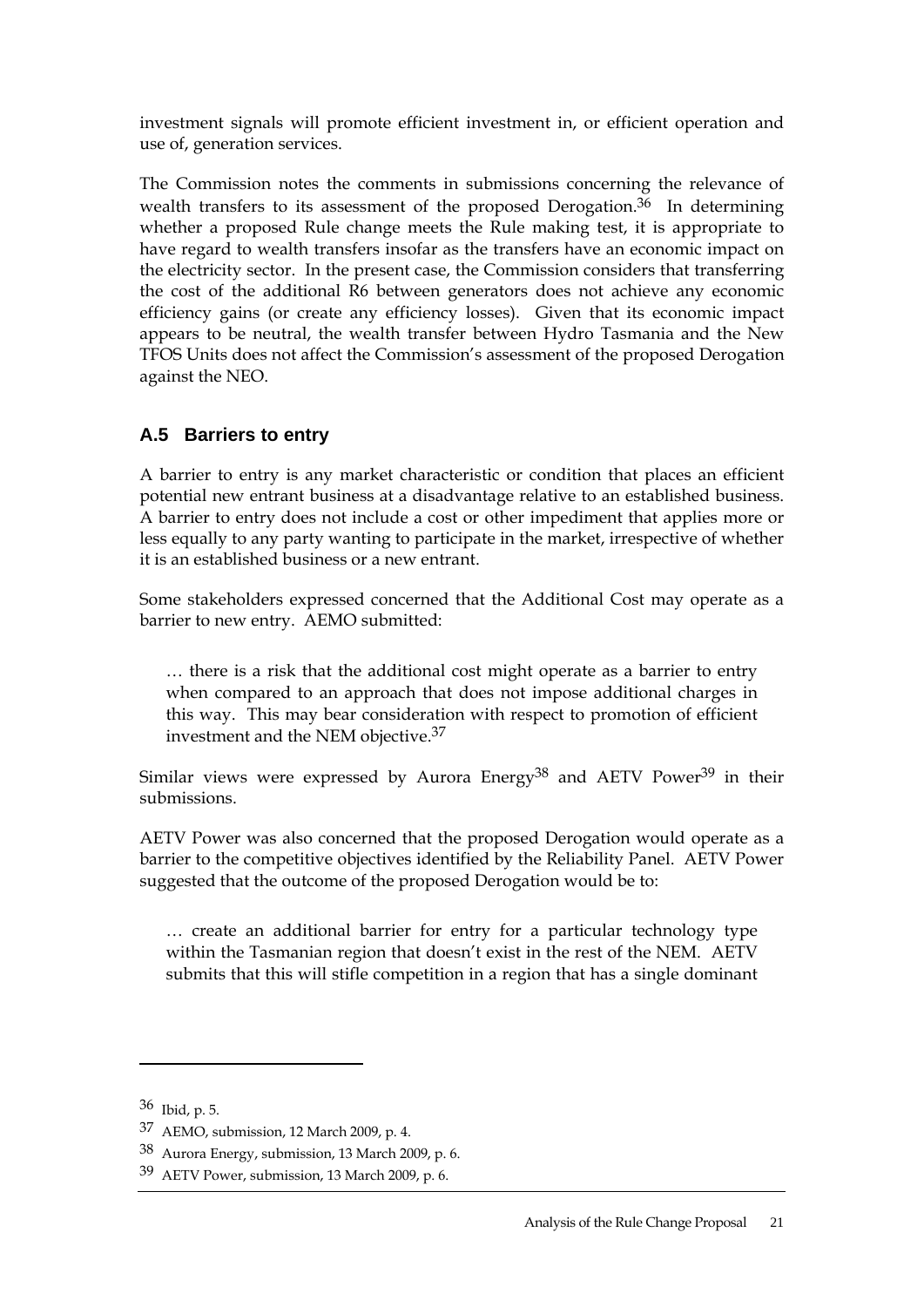generator and significant limitations in sourcing competitive prices via Basslink.40

In response to concerns that the proposed Derogation created a barrier to entry, Hydro Tasmania amended its Rule change proposal on 20 March 2009. The amendment to the proposed clause 3 provided that the Derogation would expire at the earlier of:

- 15 years;
- a further material change to the TFOS; or
- a new baseload generator bigger than 100 MW being commissioned in Tasmania.41

Hydro Tasmania stated that allowing the Derogation to lapse if a new baseload generator is built would "remove the barrier to entry for subsequent new entrants."42 In practical terms, the proposed Derogation would bind TVPS until a second large generator is built.

Aurora Energy<sup>43</sup>, AETV Power<sup>44</sup> and Gunns<sup>45</sup> did not consider the revisions proposed by Hydro Tasmania alleviated the barrier to entry created by the proposed Derogation.

#### **A.5.1 Commission's analysis**

The Commission agrees that imposing the Additional Cost on new entrant New TFOS Units could operate as a barrier to entry. The draft Rule determination reflects its view that the proposed Derogation imposes a cost on generators who can not meet the current TFOS that is not borne by existing generators. This barrier could preclude entry, or delay new entry beyond the time that is economically efficient, especially where the business case for entry is finely balanced.

The Commission notes Hydro Tasmania's efforts to mitigate the adverse competitive impacts of the proposed Derogation by amending its proposed clause 3. Despite the amendments proposed by Hydro Tasmania, the Additional Cost would operate as a barrier to those investors wishing to construct a New TFOS Unit smaller than 100 MW (or such other capacity as specified in the Derogation) as the operator of that plant would be required to contribute to the Additional Cost.

 $42$  Ibid.

<sup>40</sup> Ibid, p. 13.

<sup>41</sup> Hydro Tasmania, first supplementary submission, 20 March 2009, p. 5.

<sup>43</sup> Aurora Energy, response to additional information, 15 June 2009, p. 2.

<sup>44</sup> AETV Power, response to additional information, 15 June 2009, p. 2.

<sup>45</sup> Gunns, response to additional information, 18 June 2009, p. 4.

<sup>22</sup> National Electricity Amendment (Causer Pays for Ancillary Services to Control the Tasmanian Frequency - Draft Rule Determination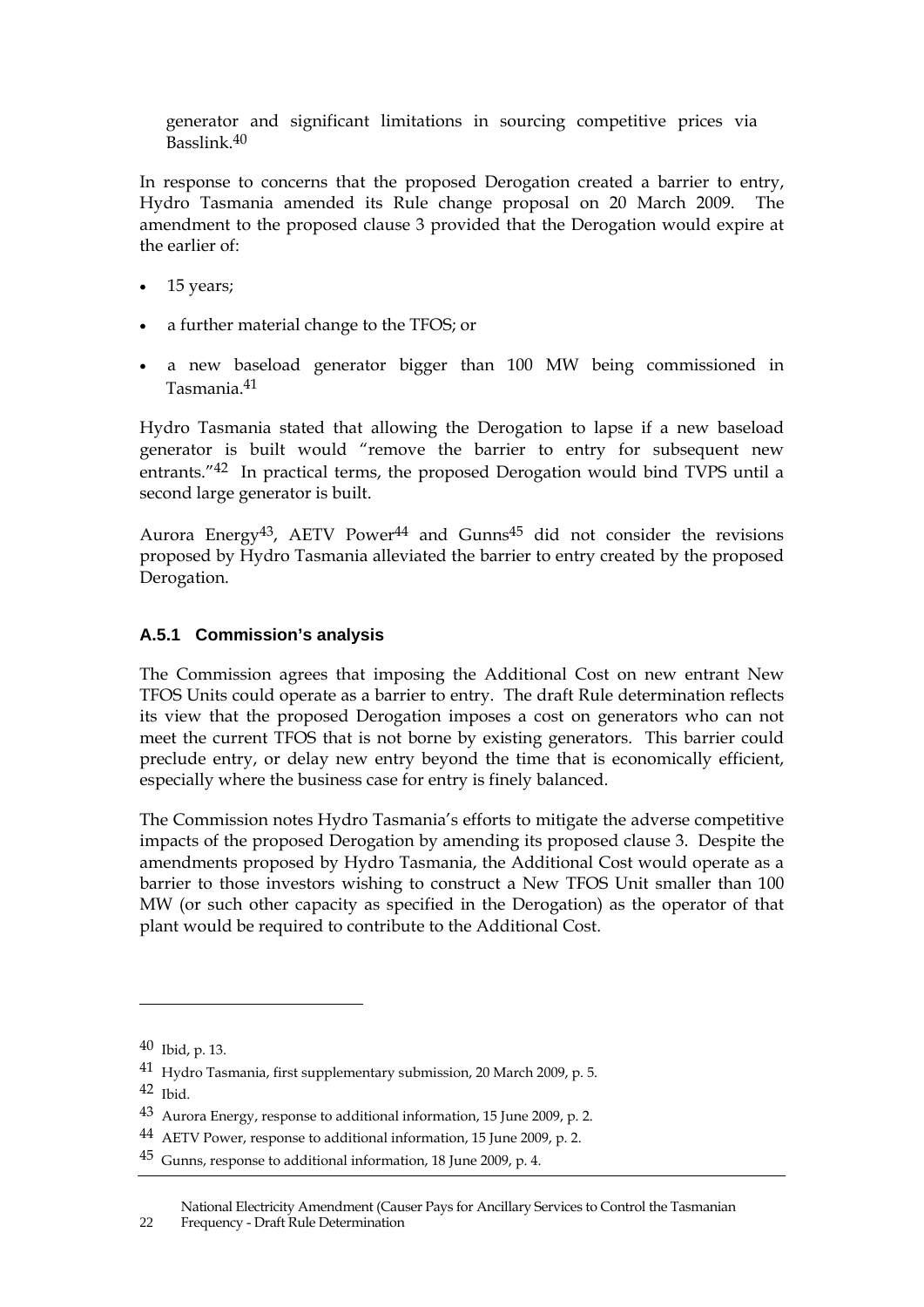The level of prescription required to ensure the proposed clause 3 operates effectively and provides certainty to market participants and prospective investors is likely to distort investment signals. TVPS, as the generator most likely to be bound by the definition of "non-compliant generating unit", would face an incentive to build a plant that meets the specifications set out in the Derogation in order to trigger its expiration. Conversely, there is an incentive for generators who benefit from the Additional Cost being recovered from TVPS (e.g. Hydro Tasmania) and who wish to build additional plant to invest in generation that does not meet the specifications to ensure the Derogation continues. These incentives may result in inefficient decisions to invest in the generation sector in Tasmania.

The Commission notes Hydro Tasmania's view that material provided by AETV Power and Gunns to the Reliability Panel indicating their respective intentions to provide contingency raise services, including R6, is evidence that New TFOS Units do not face a barrier to entry.46 The Commission considers the barrier created by the proposed Derogation is a barrier to entry into the generation sector, rather than a barrier to providing contingency FCAS.

In light of its conclusion that the Additional Cost would operate a barrier to new entry to the generation sector and the adverse incentives that clause 3 of the proposed Derogation would create for generator behaviour, the Commission does not consider the proposed Derogation will or is likely to contribute to the NEO.

# **A.6 Technological bias**

AETV Power expressed concern that the proposed Derogation will create a barrier to entry for a particular technology type wishing to enter the Tasmania region that does not exist in the rest of the NEM and that this will stifle competition.47

## **A.6.1 Commission's analysis**

The NEO is concerned with the comparative effects of changes to the Rules on different energy sources and technologies. The Second Reading Speech to the *National Electricity (South Australia) (New National Electricity Law) Amendment Bill 2005* discusses the economic efficiency objectives of the NEO (at that time called the National Electricity Market objective).48 It states:

Applying an objective of economic efficiency recognises that, in a general sense, the national electricity market should be competitive, that any person wishing to enter the market should not be treated more or less favourably than persons already participating in the market, and that particular energy

<sup>46</sup> Hydro Tasmania, third supplementary submission, 17 July 2009.

<sup>47</sup> AETV Power, submission, 13 March 2009, p. 13.

 $48$  In accordance with section 8(2a)(c) of Schedule 2 of the NEL, consideration may be given to the Second Reading Speech to confirm the interpretation conveyed by the ordinary meaning of the provision.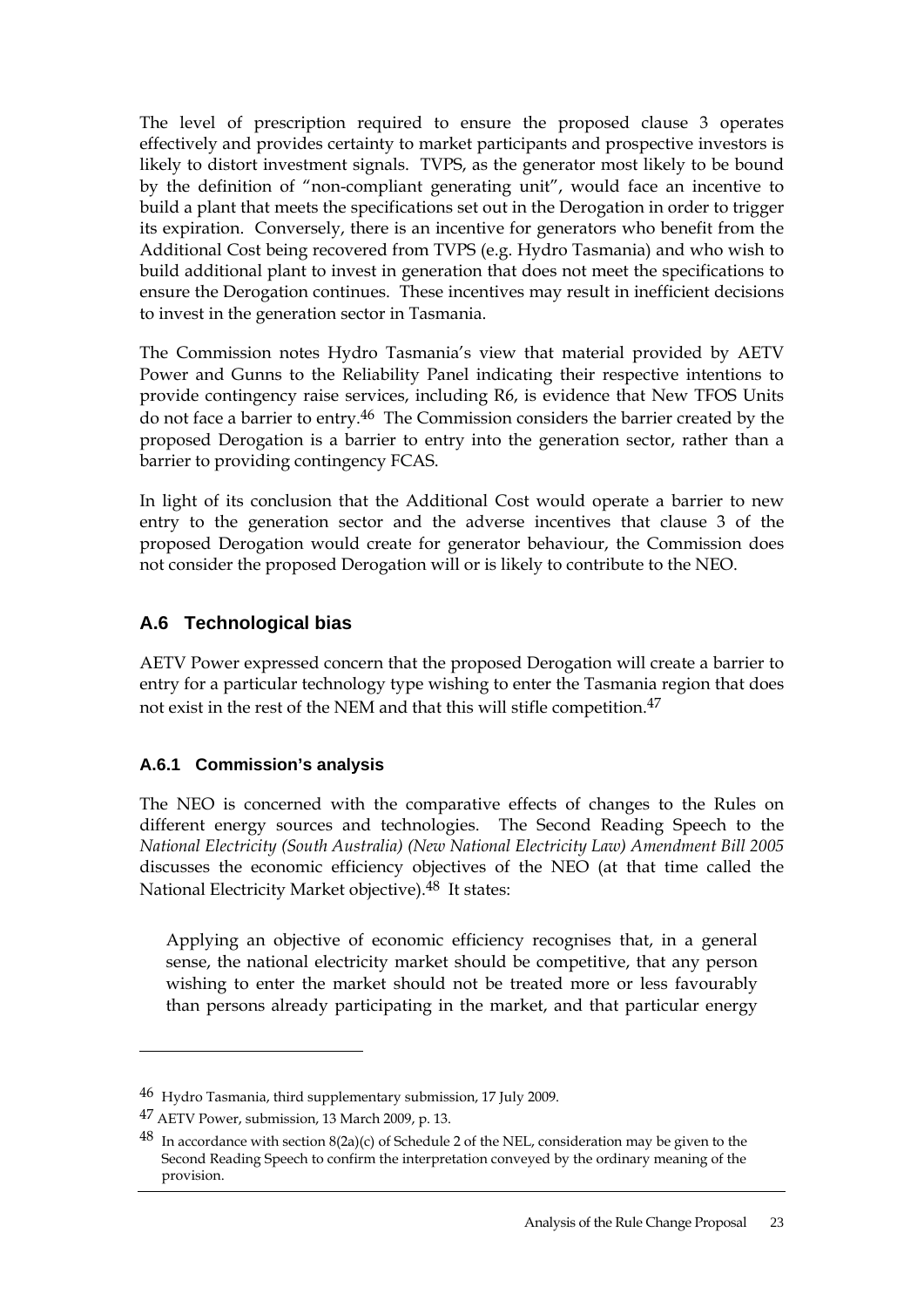sources or technologies should not be treated more nor less favourably than other energy sources or technologies.49

There is a material risk that the proposed Derogation will create outcomes that are inconsistent with these efficiency objectives. A result of the proposed Derogation is likely to be that generating units using certain technologies will be treated less favourably than others. Specifically, it is likely to increase the costs faced by units using technologies that can only operate under the new TFOS (e.g. combined cycle gas turbines and some wind turbines) relative to those units that operate under the current TFOS (e.g. hydro generators). Increasing the costs of generating units that use certain classes of technologies will, other costs being equal, create an incentive to adopt the technology that attracts lower R6 costs.

The language of the draft of the proposed Derogation prepared by Hydro Tasmania does not expressly identify any specific generation technology, e.g. hydro versus combined cycle gas turbine or wind power. However, the effect of the definition of "non-compliant generating unit" is to distinguish between hydro generators and units using more efficient gas turbine generators, thereby creating a bias against New TFOS Units.

Further, as discussed at A.5 above, it is likely that the proposed Derogation would operate as a barrier to new entry. Consistent with the economic efficiency objectives of the NEO, a person wishing to enter the market (e.g. a New TFOS Unit) should not be treated less favourably than persons already participating in the market (e.g. hydro generators). The Second Reading Speech supports this view.

By creating a distinction between generation technologies and between existing generators and new entrants, the proposed Derogation is likely to create outcomes that do not promote economic efficiency. As a result, the Commission does not consider the proposed Derogation will or is likely to contribute to the NEO.

## **A.7 Competition in the Tasmanian generation sector**

The Reliability Panel's decision to change the TFOS was based on its view that enabling New TFOS Units to be commissioned in the Tasmania region is likely to contribute to the achievement of the NEO, in part by increasing competition in the generation sector. The Reliability Panel expected that increased competition in the supply of electricity would result in more efficient electricity prices to consumers.<sup>50</sup>

Opponents of the proposed Derogation maintain that it will hinder the development of competition in the electricity sector and undermine the competition objectives of the TFOS Review. Aurora Energy observed:

<sup>49</sup> Second Reading Speech, *National Electricity (South Australia) (New National Electricity Law) Amendment Bill 2005*, House of Assembly, 9 February 2005, p. 1452.

<sup>50</sup> AEMC Reliability Panel, TFOS Review Final Report, p. 22.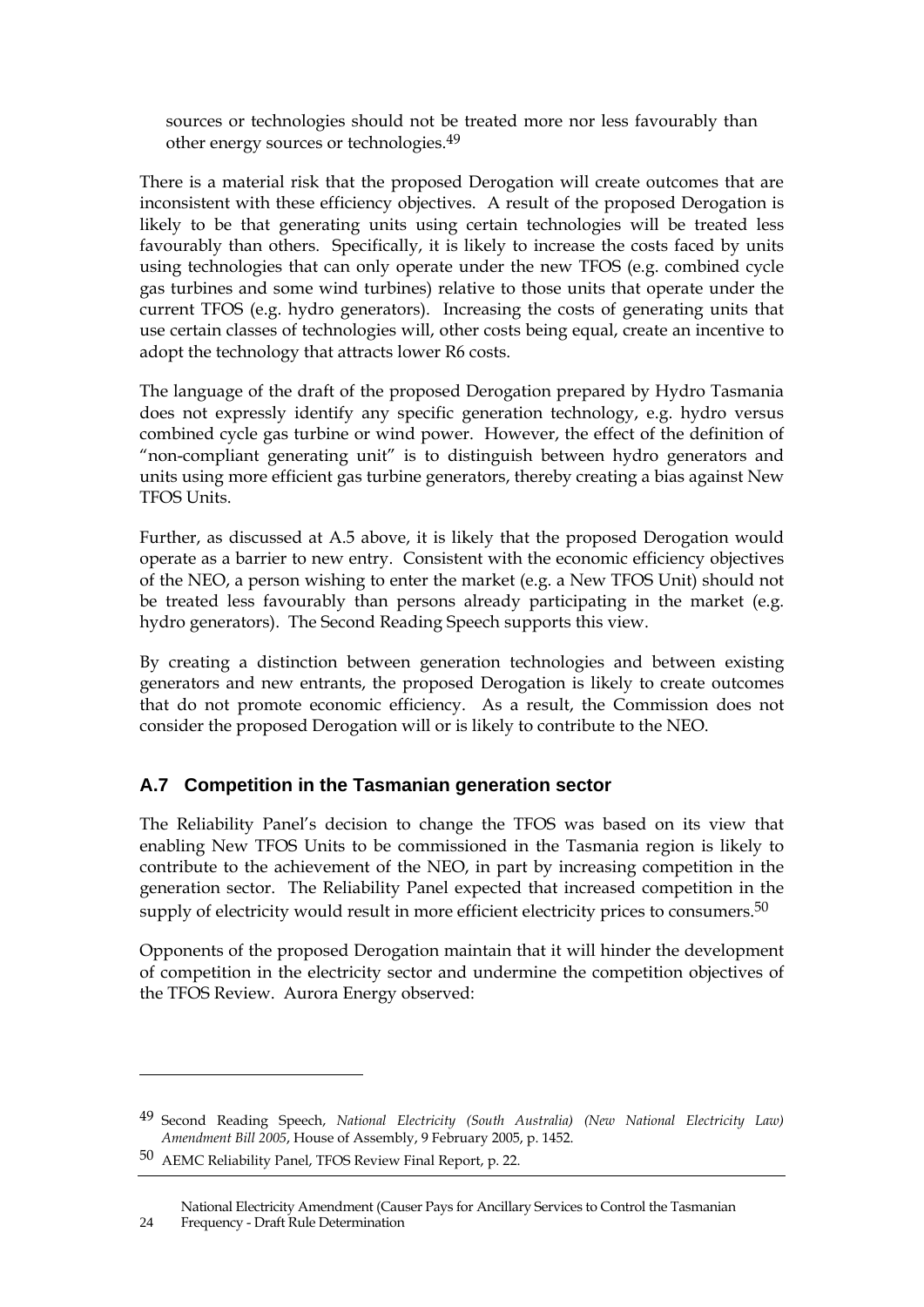Any new prospective generator already has a significant disincentive to locate in Tasmania due to the generator contingency size limit imposed by the Tasmanian frequency standard review, without any additional raise and lower FCAS costs being assigned to it. This is clearly to the disadvantage of Tasmanian consumers and the development of a competitive market in Tasmania.51

AETV Power voiced a similar concern:

Hydro [Tasmania] proposes that the additional FCAS costs should be borne by new high efficiency thermal generators—exactly the types of generators that the Reliability Panel indicated should be encouraged in Tasmania.52

### **A.7.1 Commission's analysis**

In light of its effects on investment signals, economic efficiency, barriers to entry and incentives to invest in new technology, it is unlikely that the proposed Derogation will promote competition in the generation sector in the Tasmania region or in the NEM. The Commission is also concerned that weaker competition will preclude consumers from being offered a price for electricity that is based on the efficient cost of supply. Such an outcome is inconsistent with the NEO which, together with other goals, aims to promote efficient operation and use of electricity services with respect to price.

# **A.8 Regulatory certainty**

In exercising its powers and functions under the NEL, the Commission aims to promote frameworks for regulatory processes and decision making that provide appropriate certainty and predictability to market participants, while allowing the regulator sufficient discretion and flexibility to perform its role effectively. Energy market frameworks that deliver these outcomes can be characterised as providing regulatory certainty.

Hydro Tasmania submits that the proposed Derogation enhances regulatory certainty by consistently applying the causer pays principle that applies elsewhere in the NEM, including in relation to other market ancillary services. Applying the causer pays principle in a consistent, predictable manner gives investors confidence that they will not be forced to bear costs imposed by future regulatory changes resulting from a subsequent new entrant.<sup>53</sup> According to Hydro Tasmania, this reduces "actual and perceived regulatory risk" by promoting "good regulatory practice and consistency with prior regulatory determinations."54

<sup>51</sup> Aurora Energy, submission, 13 March 2009, p. 6.

<sup>52</sup> AETV Power, submission, 13 March 2009, p. 6.

<sup>53</sup> Hydro Tasmania, Rule change proposal, 23 December 2008, p. 8.

<sup>54</sup> Ibid, p. 11.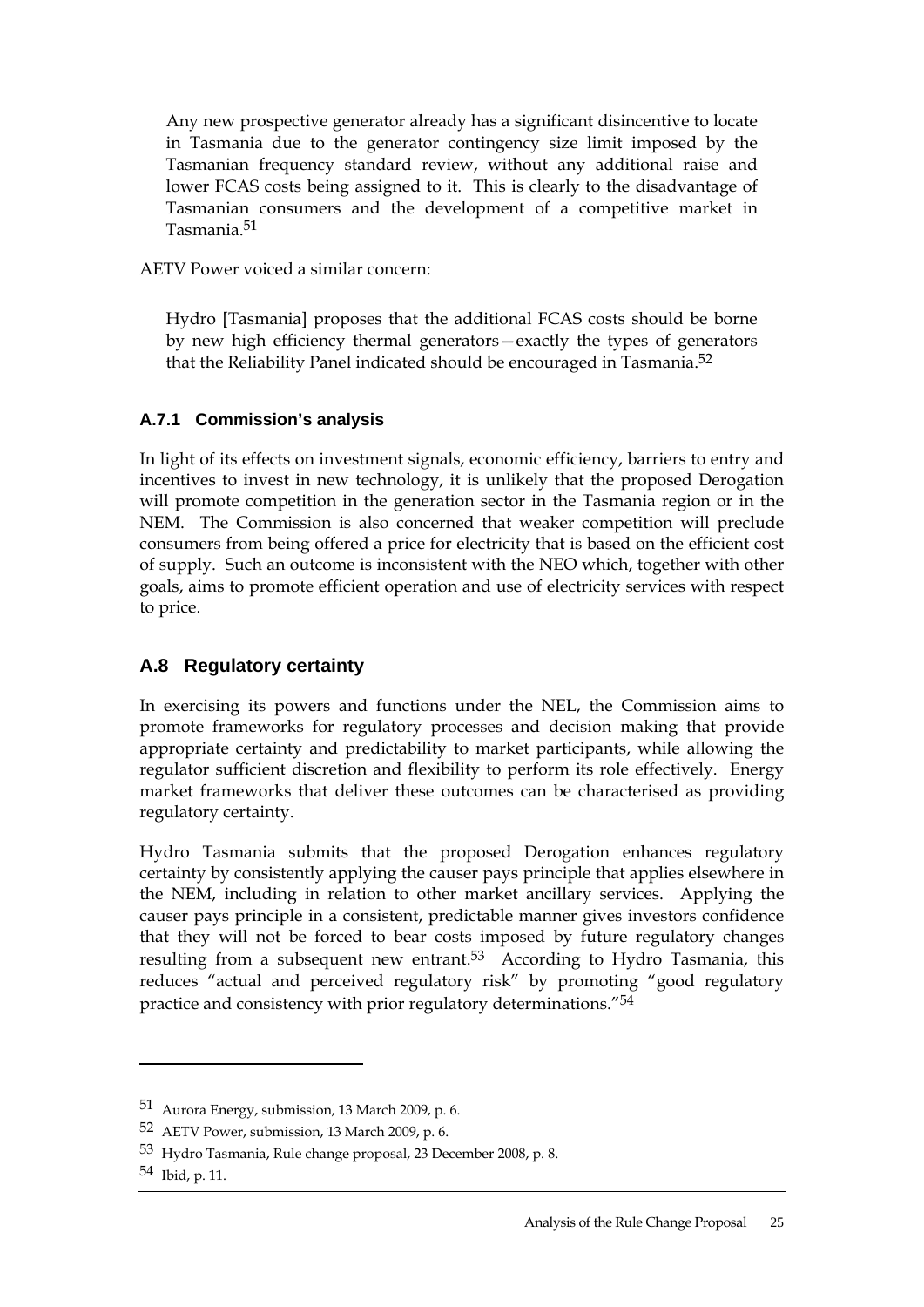Hydro Tasmania submits that, in the absence of the proposed Derogation, prospective investors in new generation, load and transmission projects in Tasmania and elsewhere in the NEM "will be more reluctant to invest if they perceive a significant risk that they may be required to bear costs arising from decisions of a similar nature."55 The inability of investors to control these costs could adversely impact the value of their investment(s).

The NGF argued that increased investor certainty is particularly important at present as the electricity industry adjusts to the impact of a carbon constrained world in which major new investments will be required. It supported Hydro Tasmania's view that the proposed Derogation will increase regulatory certainty for prospective investors:

… protecting investments from costs derived from regulatory change is a cornerstone in developing confidence in the investment climate in the NEM …

By adopting this Rule Proposal, the AEMC will have reaffirmed the principle that investors will not be faced with costs arising from regulatory decisions made in response to later investments.<sup>56</sup>

Aurora Energy and AETV Power did not agree that the introduction of the new TFOS, in the absence of the proposed Derogation, would undermine regulatory certainty for prospective investors in generation. Rather, they considered that making the Derogation would create uncertainty. In AETV Power's view:

… "regulatory change" is merely a feature of market governance and accordingly does not present a compelling reason why the FCAS costs settlement market in Tasmania should be changed in the manner suggested by Hydro [Tasmania].57

Similarly, Aurora Energy noted:

As a market participant, Aurora's experience is that the introduction and removal of jurisdictional derogations by their nature creates perceptions of regulatory unpredictability compared to the uniform application of rules across the National Electricity Market.58

Aurora Energy and AETV Power also queried Hydro Tasmania's view that the proposed Derogation insulates prospective investors from costs stemming from changes to the regulatory framework. AETV Power asserted that making the proposed Derogation would give rise to the precise consequence that Hydro Tasmania claims it intends to avoid: "changing the regulatory system in a manner

<sup>55</sup> Ibid, p. 8.

<sup>56</sup> National Generators Forum, submission, 11 March 2009, pp. 2, 3.

<sup>57</sup> AETV Power, submission, 13 March 2009, p. 12.

<sup>58</sup> Aurora Energy, submission, 13 March 2009, p. 3.

 $26$ National Electricity Amendment (Causer Pays for Ancillary Services to Control the Tasmanian Frequency - Draft Rule Determination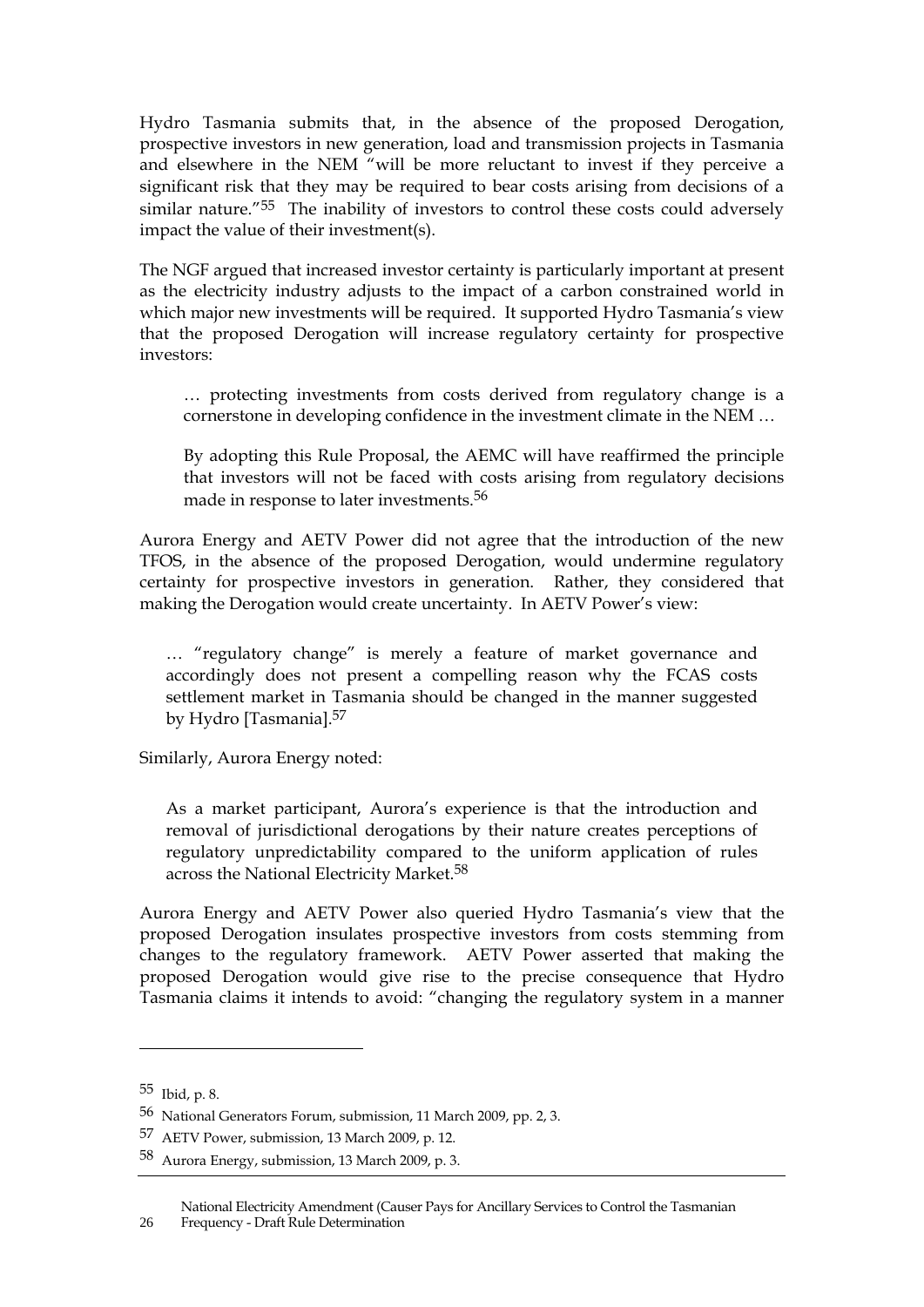which imposes additional costs on a party which has already made its investment decision."59 Similarly, Aurora Energy observed:

… the rule proposal would have the currently committed Tamar Valley Power Station investment and any future development exposed to a regulatory rule change that imposed additional costs on them that they are unable to control.60

In response to these comments, Hydro Tasmania submitted that "[a]ny generator is able to manage their FCAS costs."61 Every generator has the option to use financial products to hedge their exposure to the market and generators with FCAS capability can sell FCAS into the market. Hydro Tasmania stated that the proposed Derogation creates incentives for TVPS to adopt this risk management option which, given "the scarcity of supply in Tasmania, this is a good incentive."<sup>62</sup>

Gunns observed that it may be difficult for generators to manage their FCAS costs as Hydro Tasmania is the only registered supplier of FCAS in the Tasmania region.<sup>63</sup>

### **A.8.1 Commission's analysis**

The Commission does not consider that, if made, the proposed Derogation would contribute to regulatory certainty. Rather than promoting clarity, transparency and predictability, the changes the proposed Derogation would make to existing frameworks are likely to reduce confidence in the certainty of cost recovery processes.

The Commission also agrees that applying a cost recovery methodology consistently throughout the NEM, especially to the recovery of a given class of cost e.g. R6, promotes regulatory certainty. The cost recovery methodology in the proposed Derogation is inconsistent with the causer pays principle that currently applies to contingency FCAS services in the remaining NEM regions. It is also inconsistent with the application of this principle in other contexts, including transmission pricing. Accordingly, a determination by the Commission to make the proposed Derogation would add to existing inconsistencies in the NEM. The Commission's analysis of the differences between the cost allocation methodology in the proposed Derogation compared to the causer pays principle is set out in A.9 below.

Consistency plays an important role in promoting investor certainty and reducing regulatory risk. Therefore, maintaining consistency in the way contingency FCAS costs are recovered encourages regulatory certainty. Regulatory uncertainty can also be exacerbated where a decision to deviate from an existing market framework could be used to justify subsequent decisions to deviate from market frameworks. The

<sup>59</sup> AETV Power, submission, 13 March 2009, p. 10.

<sup>60</sup> Aurora Energy, submission, 13 March 2009, p. 3.

<sup>61</sup> Hydro Tasmania, first supplementary submission, 20 March 2009, p. 3.

<sup>62</sup> Ibid.

<sup>63</sup> Gunns, response to additional information, 18 June 2009, p. 3.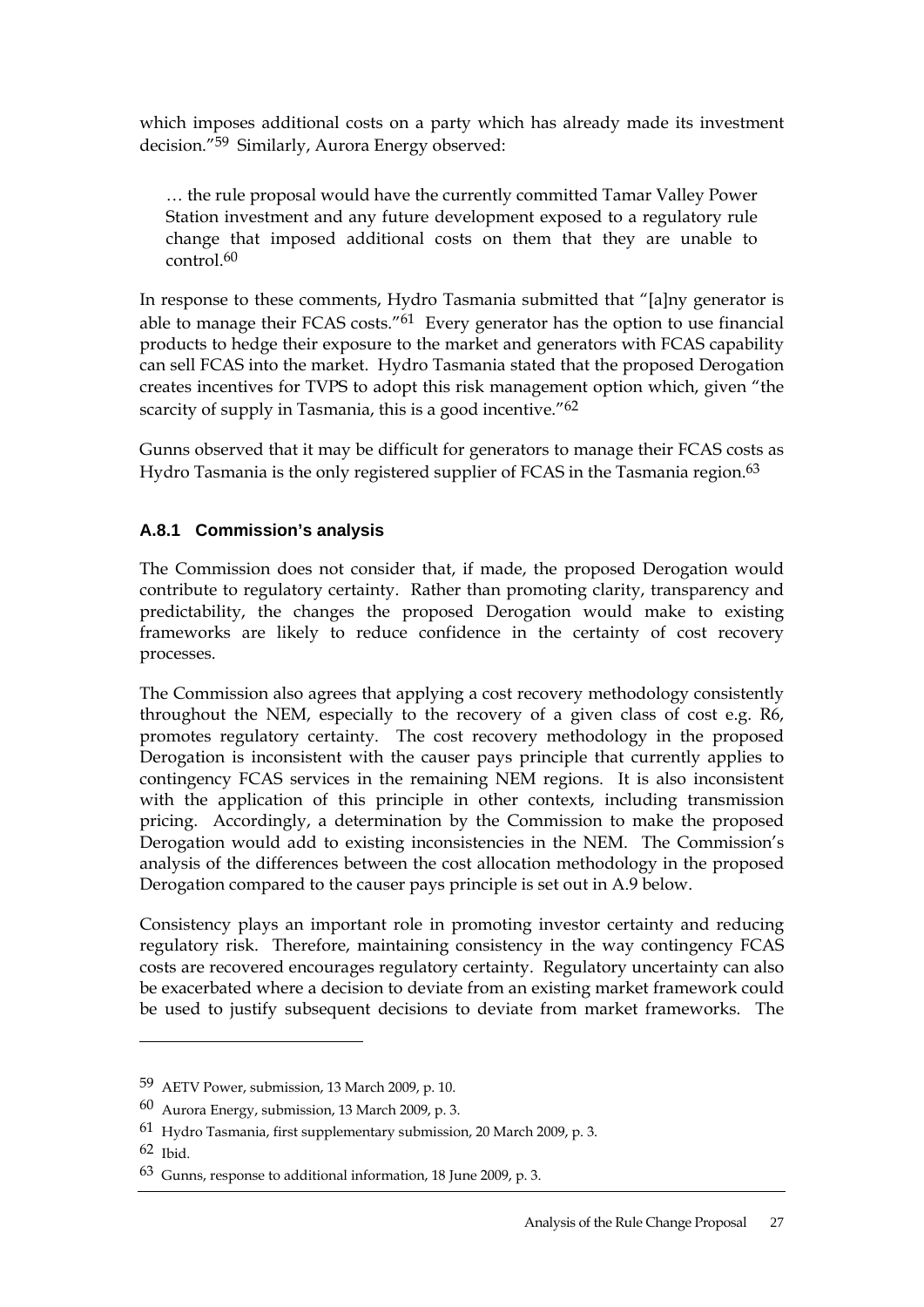prospect of increased inconsistency within the NEM can undermine confidence in regulatory processes, and certainty in the market frameworks that are likely to apply into the future. Together, these factors can reduce investor confidence in the NEM.

In the present case, making the proposed Derogation could be used in support of the following arguments:

- in the event the Reliability Panel decides to tighten the TFOS a second time, grandfathering all plant registered at the date of the decision. This would require AEMO to calculate the FCAS requirements for the Tasmania region according to three different frequency operating standards;
- in the event of a change to the mainland frequency operating standards, grandfathering all plant registered at the date of the Reliability Panel's decision;
- changes to other standards (other than for access), including the Reliability Standard and the market price cap.

In light of the sorts of changes that the proposed Derogation could be used to support, the Commission considers making the proposed Derogation presents a material risk to good regulatory practice.

The Commission is also concerned to ensure market participants can identify, with confidence and certainty, the circumstances in which the proposed Derogation will expire (clause 3 of the proposed Derogation). It considers there are a number of risks inherent in the proposed Derogation that are likely to undermine regulatory certainty.

The first of the new criterion triggers the expiration of the proposed Derogation when a "further material change" is made to the TFOS. However, it does not specify the circumstances in which a change will be considered "material". As such, it is likely to be difficult for market participants and prospective investors to determine whether a proposed change to the TFOS will increase or reduce their liability for contingency FCAS costs.

In relation to the commissioning of a new baseload generator, the proposed Derogation should identify the technical specification of the plant that would trigger the expiration of the proposed Derogation. For example, the output of the unit (e.g. 100 MW) would need to be specified in some way e.g. the unit's registered capacity, or its winter or summer rating. The Rules must also contemplate whether the capacity of the generating plant reflects the output of a single turbine (e.g.  $1 \times 100$ ) MW) or multiple turbines (e.g.  $2 \times 50$  MW). Further, attempting to specify the position the new generation unit must occupy in the merit order is problematic as this is likely to change as generators respond to price signals in the wholesale energy market.

Finally, there is a lack of clarity about the process for confirming that a threshold for triggering the expiration of the Derogation has been met. It is possible to develop a process. For example, AEMO, at the request of a market participant, could confirm there has been in a material change to the TFOS, or that new plant has been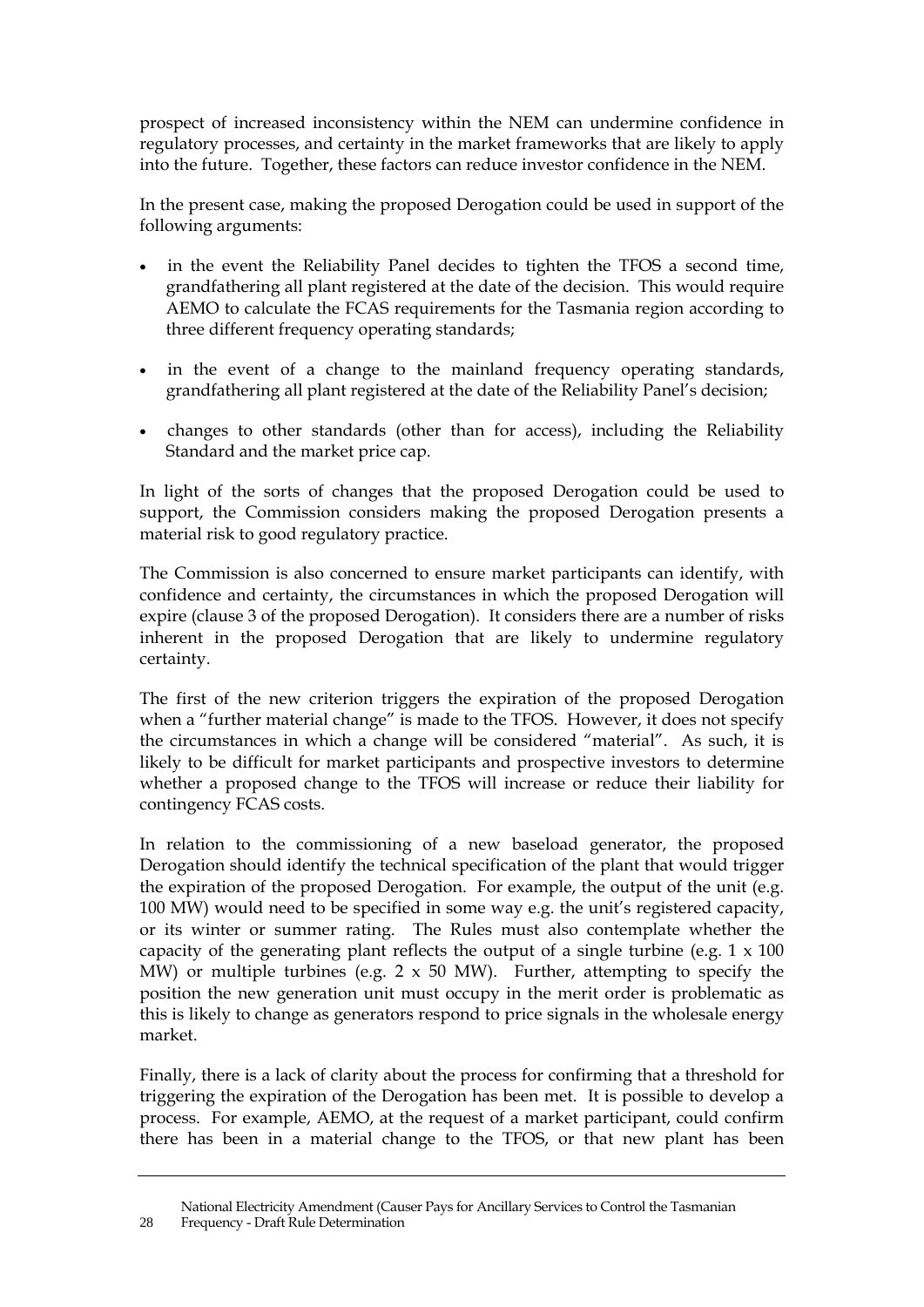commissioned that meets the specifications contained in the Derogation. However, the administrative burden imposed on AEMO (or such other body) by this process indicates it is sub-optimal.

In the absence of compelling arguments in favour of making the proposed Derogation, and in light of the risks to confidence in NEM energy market frameworks and decision making that stem from diverging from existing regulatory frameworks, on balance the Commission does not consider the proposed Derogation will or is likely to contribute to the achievement of the NEO.

## **A.9 Determining the cause of the need for additional R6**

In the context of market ancillary services, "causer pays" is a term used to describe a cost recovery methodology that requires the market participants to contribute to FCAS costs in proportion to the extent to which that participant contributed to those costs. The application of the causer pays principle to contingency raise FCAS costs is reflected in clause 3.15.6A(f) of the Rules.

As discussed in the preceding sections, Hydro Tasmania contends that the proposed Derogation is consistent with the causer pays principle by recovering the Additional Cost from the party who caused the need for additional R6.64 The NGF supports Hydro Tasmania's view.65 Hydro Tasmania further submits that, as the main beneficiaries of the new TFOS, it is appropriate to recover the Additional Cost from the New TFOS Units.<sup>66</sup>

Roaring 40s noted that it is only the connection of the first New TFOS Unit that creates the need for additional R6; connection of the second and subsequent higher efficiency generation units does not increase the R6 required to meet the new TFOS. Accordingly, Roaring 40s suggested that the proposed Derogation apply only to the first New TFOS Unit connected.<sup>67</sup>

However, not all stakeholders accepted that New TFOS Units "caused" the need for the additional R6. These stakeholders submitted that making the proposed Derogation on this basis would not be consistent with the cost recovery arrangements for FCAS in the NEM.68 As Gunns pointed out, the need for the additional R6 is the result of the Reliability Panel's decision to change the TFOS:

Indeed the cause is not new entrants but the fact that the old standard was significantly out of line with that required for a modern multi generator type

<sup>64</sup> Hydro Tasmania, Rule change proposal, 23 December 2009, p. 6.

<sup>65</sup> National Generators Forum, submission, 11 March 2009, p. 3.

<sup>66</sup> Hydro Tasmania, Rule change proposal, 23 December 2009, p. 6.

<sup>67</sup> Roaring 40s, submission, 13 March 2009, p. 1.

<sup>68</sup> Aurora Energy, response to additional information, 15 June 2009, p. 2; AETV Power, submission, 13 March 2009, p. 9.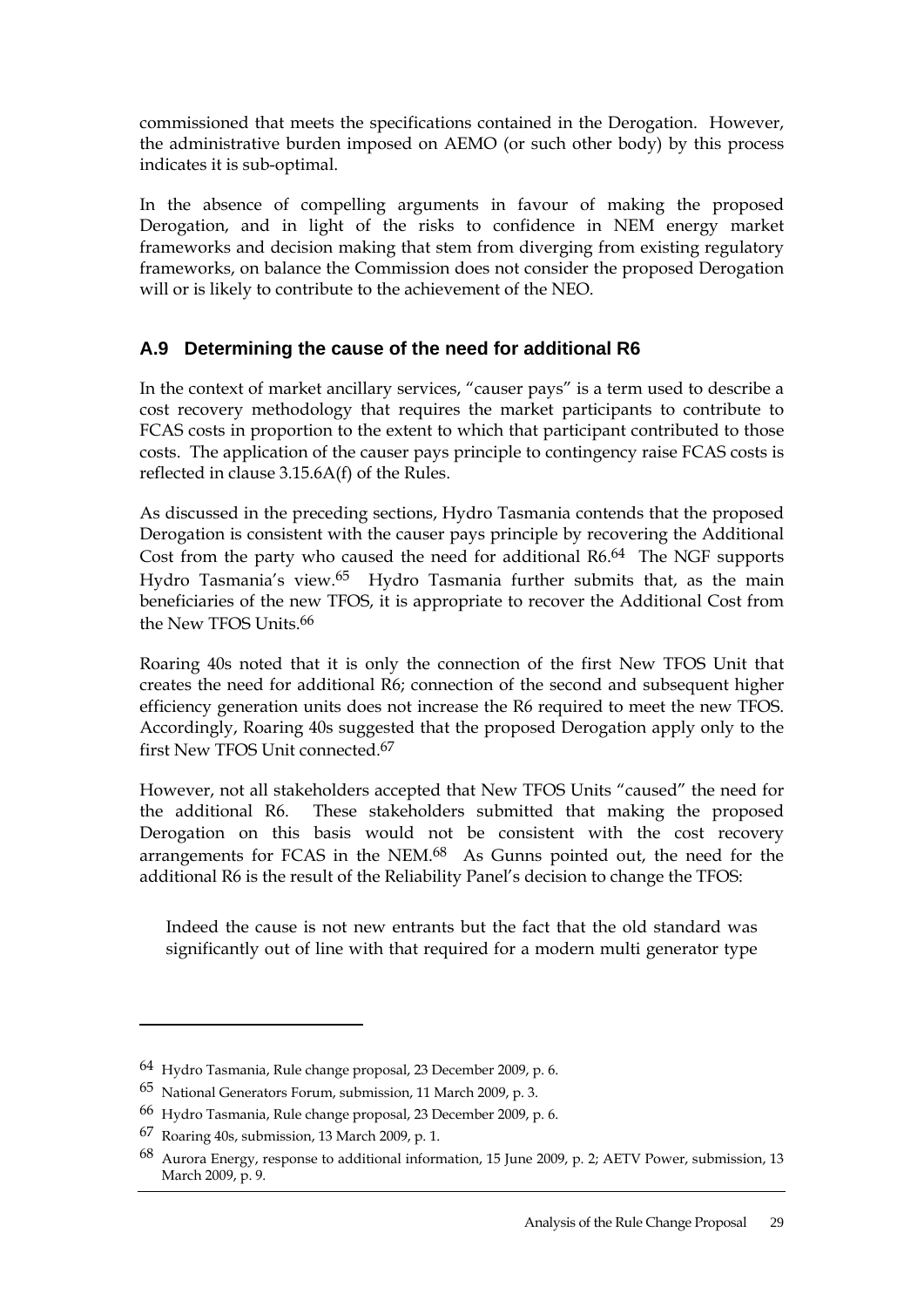system such as that found on mainland Australia and in most developed countries around the world.69

Aurora Energy and AETV Power noted that a new generator is not the sole cause of an incremental increase in the amount of FCAS required.70 Other factors to be considered include system conditions<sup>71</sup> and the manner in which Basslink is operated.72

AEMO's response to Hydro Tasmania's position was that "it is not clear whether identifying the major beneficiary should be the key objective when applying a causer pays recovery framework."73

#### **A.9.1 Commission's analysis**

The Commission identified two important differences between the methodology in the proposed Derogation and the causer pays principle provided for in the Rules:

- the manner in which the "causer" of the additional R6 required under the new TFOS is identified, i.e. the Market Generators who fall within the proposed definition of a "non-compliant generating unit";
- the basis for apportioning the Additional Cost between "non-compliant generating units".

As discussed above, the "causer" is the market participant (or participants) who operates in a way that affects the quantity of FCAS that is required to maintain system frequency. In the case of regulation FCAS, the "causer" the generator(s) who exacerbated the frequency excursions in the relevant review period. In the case of contingency FCAS, identification of historical "causers" is not appropriate because significant generation and load contingency events are relatively rare.74 Instead, all generators are deemed, as a group, to be "causers" of contingency raise FCAS and recovery costs are apportioned on the basis of sent-out energy. This means generators with a larger operating capacity will attract a larger share of the costs. While the link between contingency raise FCAS recovery costs and the operation of the generators is more direct for regulation FCAS than for contingency FCAS, there is a relationship between the potential for a generator's operation to increase contingency raise FCAS costs and its liability for those costs.

<sup>69</sup> Gunns, submission, 13 March 2009, p. 4. See also Aurora Energy, submission, 13 March 2009, p. 5.

<sup>70</sup> Aurora Energy, submission, 13 March 2009, p. 4; AETV Power, response to additional information, 15 June 2009, p. 2.

<sup>71</sup> Gunns, submission, 13 March 2009, p. 4.

<sup>72</sup> AETV Power,

<sup>73</sup> AEMO, submission, 12 March 2009, p. 3. See also Aurora Energy, submission, 13 March 2009, p. 5.

<sup>74</sup> A single contingency event in a review period could result in that generator attracting all regional contingency costs, and cost allocation would vary widely from one period to the next.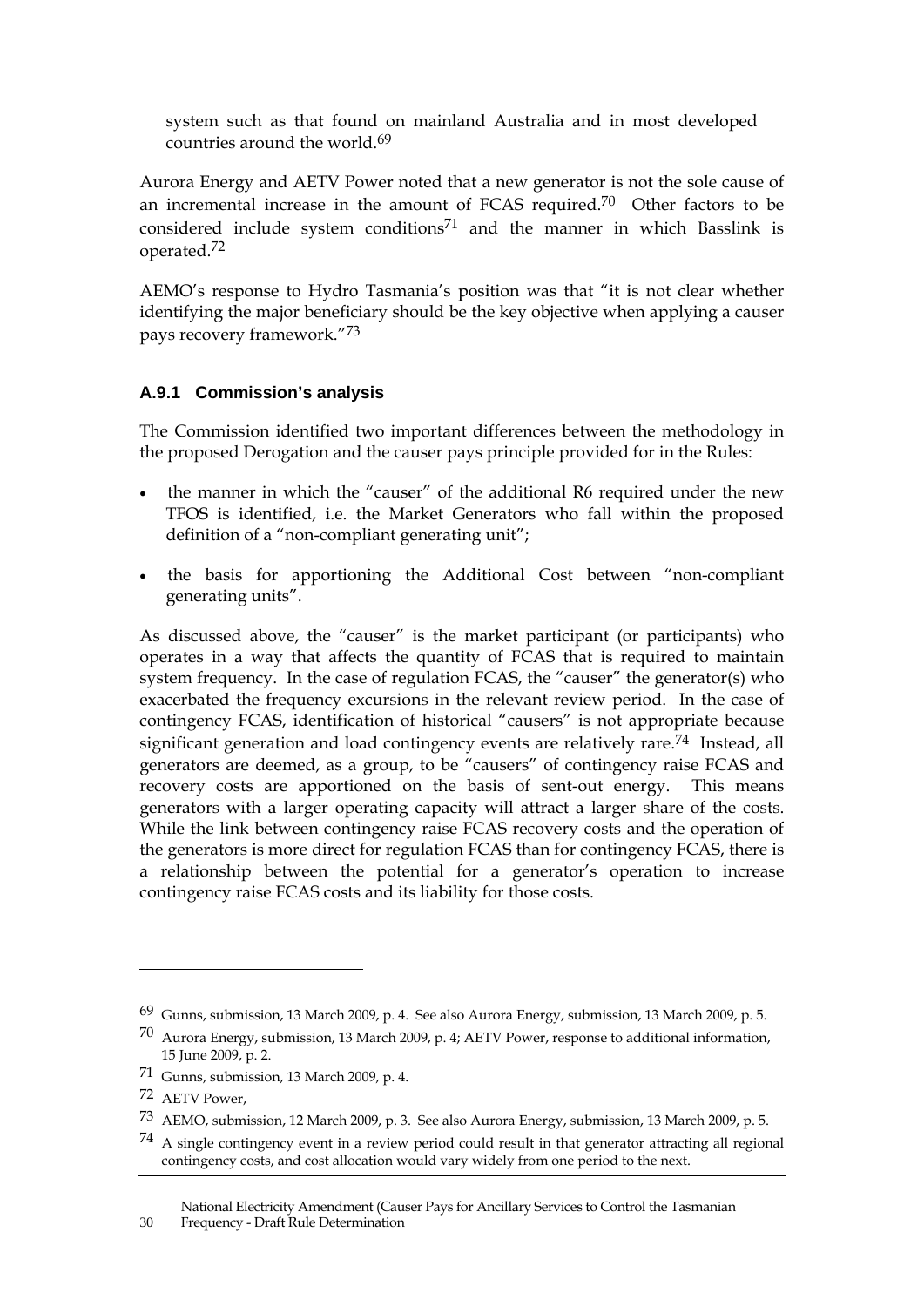The link between New TFOS Units and liability for the Additional Cost reflected in the proposed Derogation is more tenuous. Hydro Tasmania considers that because the New TFOS Units required the TFOS to be tightened before they could operate, these units "caused" the Additional Cost. The Commission does not consider this reasoning is consistent with the concept of causation that underpins the causer pays principle. The better view is that the change in the TFOS—and therefore the increase in the amount of R6 required—is a consequence of the TFOS Review; the influence of the New TFOS Units is limited to determining when the new TFOS commences.

The second difference between the causer pays principle and the proposed Derogation concerns the basis for apportioning the cost of the additional R6 required under the new TFOS. The Rules apportion contingency FCAS costs required in a dispatch interval between those Market Generators operating during the relevant trading interval on the basis of energy output. In this way, each generator pays the same price per unit of energy output in a given trading interval. However, the proposed Derogation divides the Additional Cost between "non-compliant generating units" on the basis of registered capacity. This means a non-compliant generating unit will be required to pay for R6 services during those trading intervals in which it did not generate.

Periodically, changes may be made to regulatory frameworks to reflect new circumstances, or to improve the clarity, transparency or certainty of the framework. However, changes should only be made where a case can be made that the amendment achieves a net benefit. In the case of the Rules, the Rule change process provides the opportunity to amend the regulatory framework, and the costs and benefits of the proposed amendment is assessed against the NEO.

The differences between the cost allocation and recovery methodology used in the proposed Derogation and the causer pays principle applied in the Rules are material. The Commission does not consider that the arguments presented by Hydro Tasmania in favour of changing the methodology demonstrate that its preferred methodology will benefit consumers in the long term. Further, the Commission agrees that seeking to recover costs from the primary beneficiary may not be consistent with the application of the causer pays principle in other contexts in the NEM. Finally, the Commission notes that other parties, such as market customers and consumers, may also benefit from the new TFOS through, for example, more efficiency electricity prices. For these reasons, the Commission does not consider the proposed Derogation will or is likely to contribute to the NEO.

## **A.10 Consistency of cost recovery mechanisms across the NEM**

A corollary of Hydro Tasmania's position that the proposed Derogation reflects a consistent application of the causer pays principle is its view that the cost recovery mechanism in the proposed Derogation is consistent with the cost recovery mechanisms used throughout the NEM. The NGF supports this view.75

<sup>75</sup> National Generators Forum, submission, 11 March 2009, p. 2.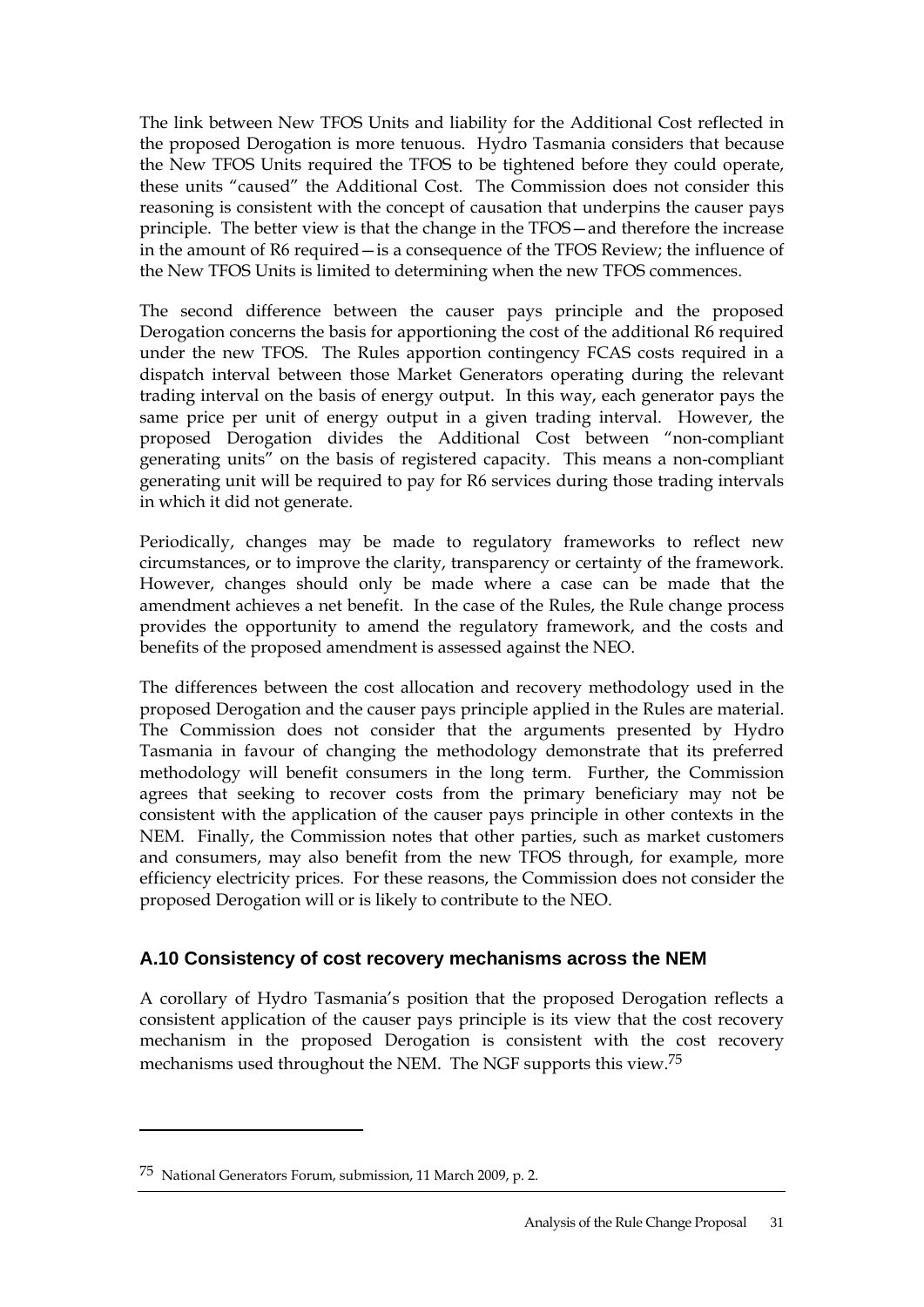Several stakeholders submitted that making the proposed Derogation would create inconsistency. Aurora Energy noted that, not only was the proposed Derogation inconsistent with the Commission's application of the "causer pays" principle in other contexts (e.g. transmission costs), it was not consistent with the cost allocation of regulation FCAS in the NEM.76 AETV Power characterised the effect in the following terms:

It should be noted that, if the Rule Change Proposal were to be implemented, Tasmania would have a markedly differently system for the settlement of FCAS costs than the mainland NEM participating jurisdictions, without there being any demonstrated net economic benefit either to the Tasmanian region of the NEM or to the NEM as a whole which justifies the differential cost treatment<sup>77</sup>

In its 2007 FCAS Review, AEMO considered the merits of replacing the existing cost recovery methodology with a form of runway pricing. The runway pricing methodology considered by AEMO is similar to the approach reflected in the proposed Derogation. AEMO concluded:

Any move away from this uniform approach [of apportioning contingency costs in proportion to the energy produced] would need a strong argument to support it, particularly in order to explain why one non-uniform pricing arrangement would be better than another non-uniform pricing arrangement.78

In its submission to the Commission, AEMO further noted:

The proposal is putting forward a form of runway pricing as an exception to current arrangements in a portion of the NEM, and its acceptance would therefore give rise to a need to maintain two recovery mechanisms. The merits of such an arrangements would need careful consideration in view of the lack of support for broader application of runway pricing revealed in [AEMO's 2007 FCAS] review.79

AETV Power expressed a similar view:

In AETV's view, it would not represent good regulatory practice to move away from the current method of FCAS cost allocation in the absence of a compelling case and a well thought out and structured alternative which

<sup>76</sup> Aurora Energy, submission, 13 March 2009, p. 4.

<sup>77</sup> AETV Power, submission, 13 March 2009, p. 7.

<sup>78</sup> AEMO, *FCAS Review Final Report*, July 2007, p. 27.

<sup>79</sup> AEMO, submission, 12 March 2009, p. 2.